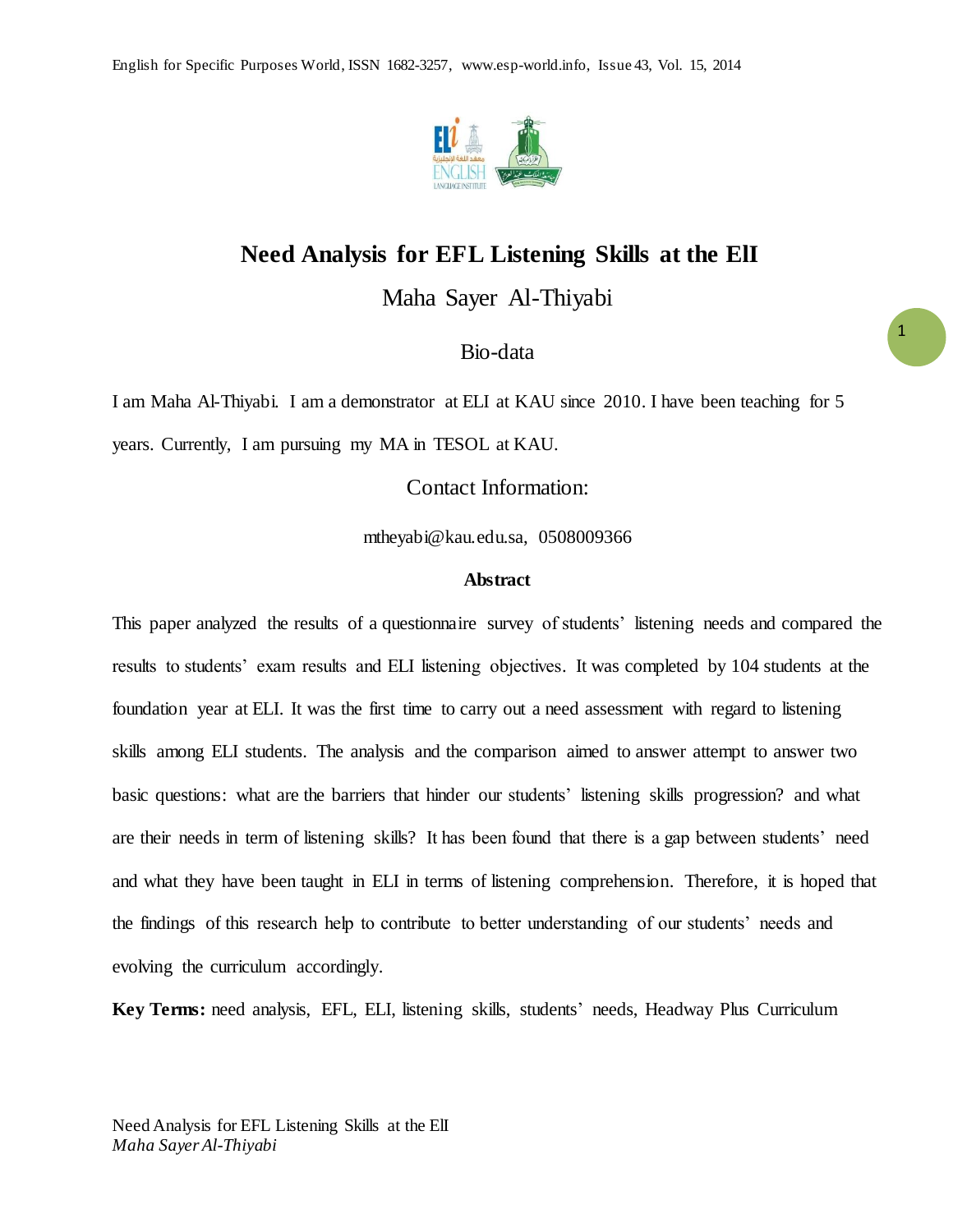# *Table of Contents*

**1. Introduction**

# **2. Literature Review**

- 2.1 Need Analysis
- 2.2 listening Skills

# **3. Methodology**

- 3.1 Research Design
- 3.2 Tools and Data-collection Procedures
- 3. 2 Participants and Setting

# **4. Results**

- **5. Discussion**
- **6. Recommendations and Pedagogical Implication**
- **7. Conclusion**
- **8. Limitations of this study**

**References** 

**Appendixes**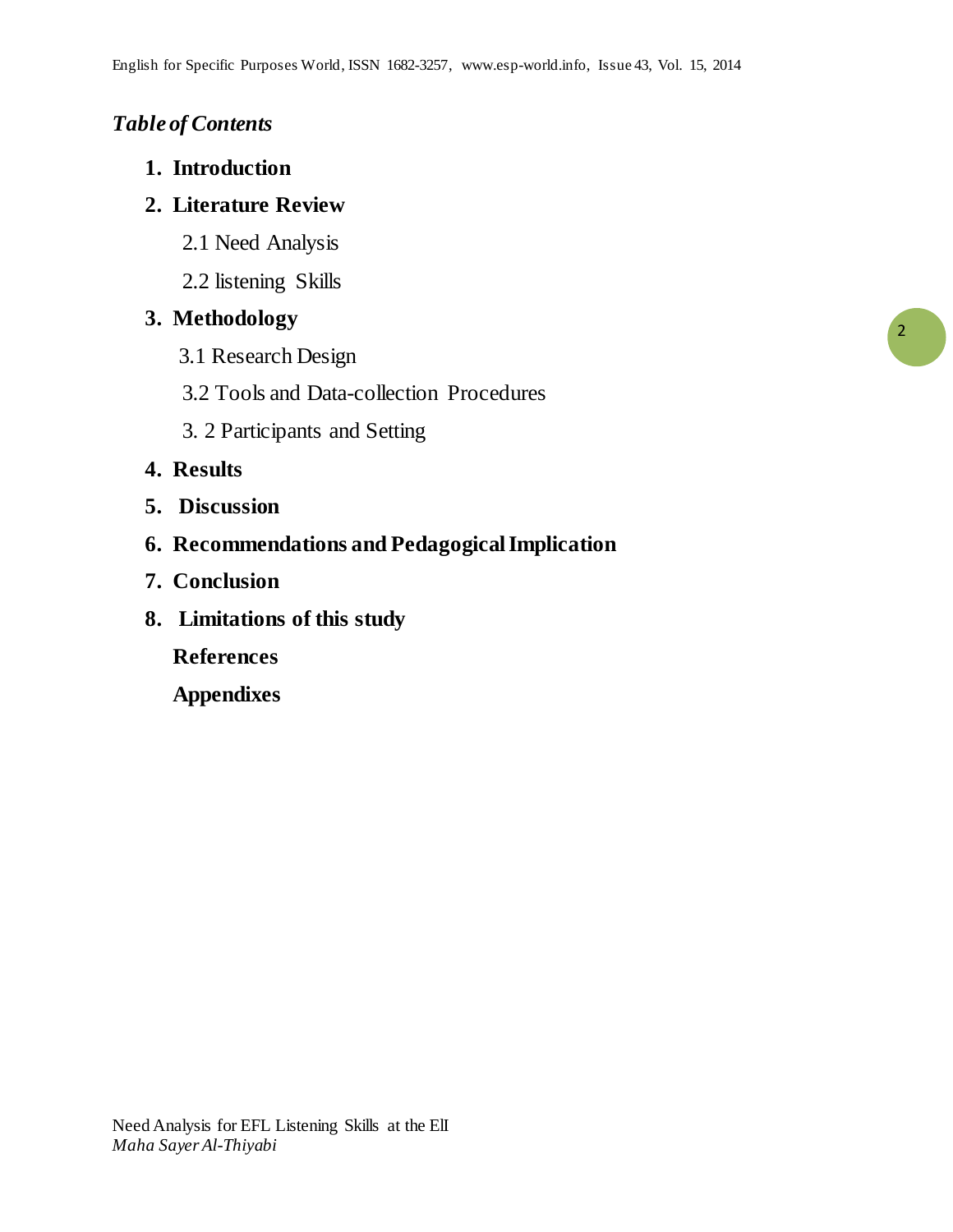## 1- Introduction

3

Students' needs are the core of any curriculum designed in which there should be a detailed need analysis conducted. The success of any program relies heavily on the conducted need analysis due to the fact that it is the backbone which underlies program goals and objectives (Richards, 2001). Therefore, need analysis is the paramount element that should be considered in designing EFL programs and questioned while considering the English four skills (listening, speaking, reading, and writing). All the skills are significant albeit acquiring some of them depend on the acquisition of others. In other words, acquiring a skill will entail the acquisition of others. Listening is considered a key stone that underlies all skills. Asher, Postovsky, Winitz and Krashen (Nurul, 2012) brought the attention to the significance of listening as a tool for understanding and stressed its role in facilitating language learning. It is the skill that is used most frequently in classrooms (Ferris, 1998; Murphy, 1991; Vogely, 1998). It is found that portion of verbal communication time spent by college students was 52. 5 percent in listening, 17. 3 percent in reading, 16. 3 percent in speaking, and 13. 9 percent in writing (Barker, Edwards, Gaines, Gladney, & Holley, 1980). Moreover, Listening skills prove to be important in foreign and second languages acquisition because globalism is increasing drastically and media such as radio, television, and the internet becomes forums for English communication (Ishler & James Mitchell, 2010, p. 1-30). However, learning and acquiring this skill is relatively difficult due to its vague nature.

Need Analysis for EFL Listening Skills at the ElI *Maha Sayer Al-Thiyabi "Listening is probably the least explicit of the four language skills, making it the most difficult one to learn. It is evident that children listen and respond to language before they learn to talk . When it is time for children to learn to read, they still have to listen so that they gain knowledge and information to follow directions. In the classroom, students have to listen carefully and attentively to lectures and class discussions in order to understand and to retain the information*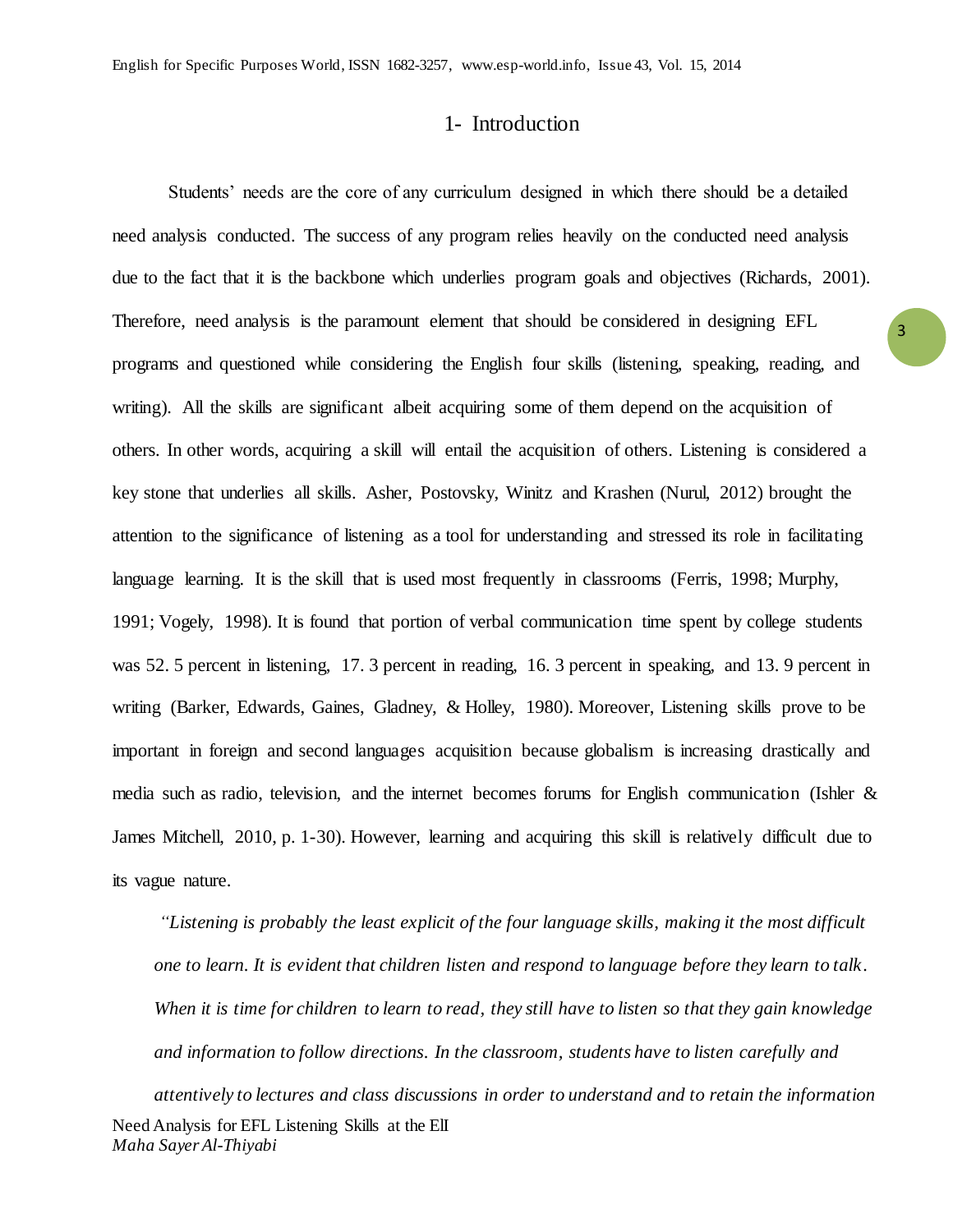*for later recall. Teaching listening can be hard for teachers and students both. Students who are fine with speaking at their own pace and reading may have trouble listening to a recording that is a regular-speed conversation. Listening is often confusing for an English learner".* 

(Ghaderpanahi, Leila, 2012, p. 146)

Although the difficulty of teaching the listening skill was clearly stressed, its importance in facilitating the acquisition of a foreign or second language is well acknowledged. A child should listen before being able to speak. Students also should listen before speaking or reading, even if they acquire such skills they still should listen because listening will help them to map their thoughts and the material they intend to read. In the same vein, Krashen, (1982) has articulates that learners are increasing and expanding language competence through vigorously listening and processing the language they hear. The importance of listening skills become apparent

Therefore, comprehensive need analysis for EFL Listening skills should be conducted in any EFL/ESL contexts in order to design a program that match the students' listening skill needs to ensure program efficiency.

In the English Language institute (ELI), where I work, the picture is not clear about whether a gap exists between students' needs in terms of listening skills and what they have been taught. However, it is discernable that students are deficient in listening skills and this has been reflected in their final results and their level of proficiency. Actually, what they are learning regarding the listening skills in ELI does not suffice to ensure their listening proficiency. In addition, it does not enable them to comprehend speech, class discussion and teachers' instruction. This has been reflected in their constant request to translate classroom instructions and teachers' explanation in Arabic. Hence, students' bad results, their low proficiency level and their persistent request for translation embody a real problem that exists in ELI and with our EFL program regarding listening skills.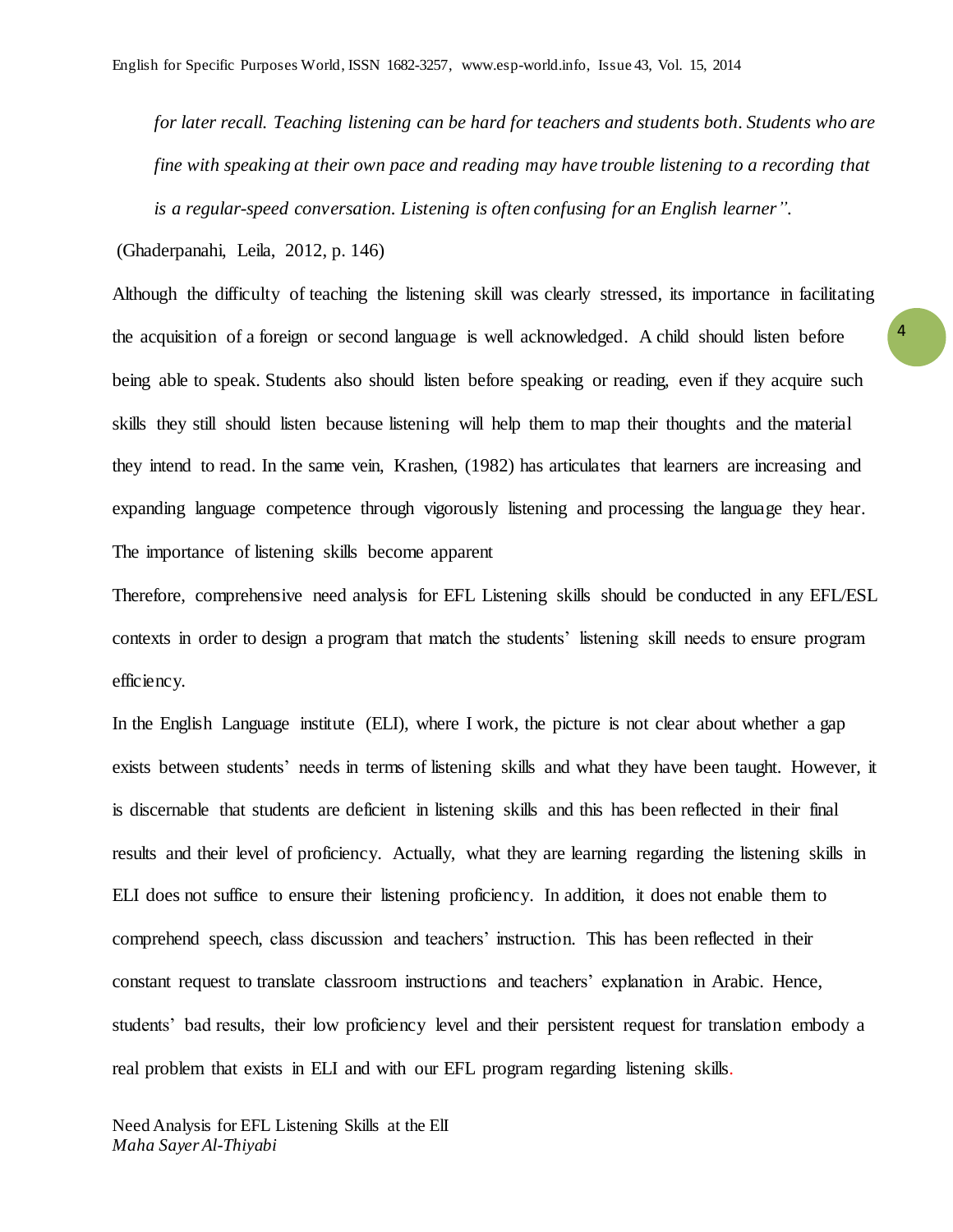Therefore, the focus in this paper will be on the listening skills due to their importance and our students struggle badly with it. The researcher is going to conduct needs analysis for EFL listening skills at the Eli to identify their present needs and compare them with Eli goals and objectives to figure out if there is a gap that need to be bridged. This paper aims to spot our students' needs to contribute to better understanding of their needs. In addition, this paper hopefully will contribute to modifying and evolving the current Eli curriculum to match students' plausible needs to elevate their proficiency levels.

By reviewing literature in this field, this paper will attempt to answer two basic questions: what are the barriers that hinder our students' listening skills progression? what are their needs in term of listening skills ?

## **2. Literature review**

### *2. 1 Need Analysis*

One of the principal convictions of curriculum development is that a reliable educational program should be based on an analysis of learners' needs. Need analysis is important because it ensures the success of the program and achieves its aims which are embodied in students' success in learning language. Need analysis refers to the procedures and activities that collect information about students' need then validate and prioritize those needs to be the foundation for designing and evolving a curriculum that matches those needs (Richard, 2001). This concept has existed in language education world for more than 3 decades. In 1960, need analysis emerged as an indispensable part of designing curriculum development (Richard, 2001). Actually needs analysis is a process that caters for students' needs and consider it while designing a curriculum. Richtercih (1972) postulated the first model of need analysis in language education. Later, the concept was used to delineate the content and objectives of the program of language instruction identified with ESP movement during 1960s and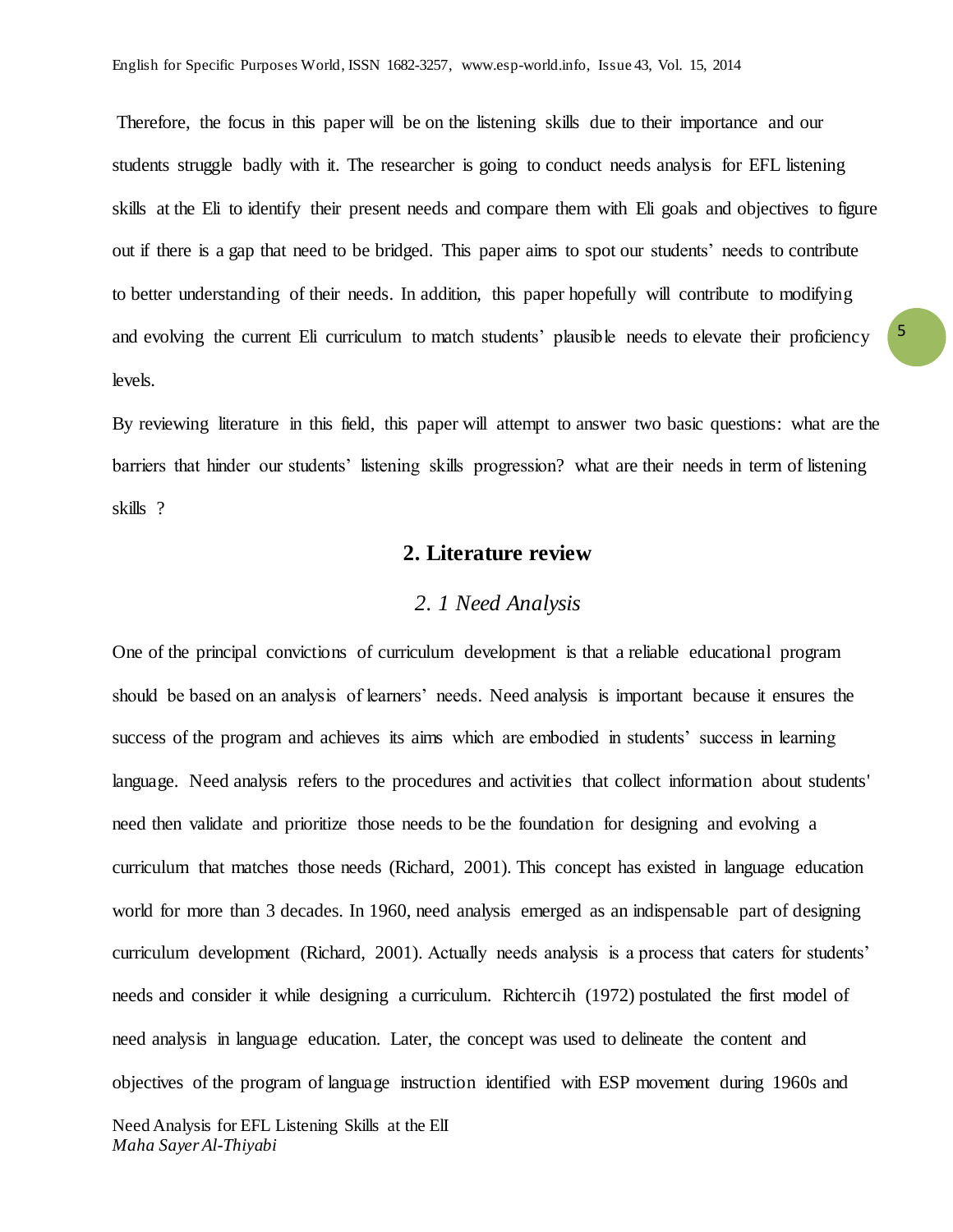1970s (Richtercih, 1972). The demand for employing need analysis in language teaching has increased drastically. By the 1980s, needs- based philosophy has considered in language teaching programs especially in regard to ESP and Vocationally oriented program design (Richard, 2001). Many researchers have acknowledged the importance of this process in designing curriculum. However, they have interpreted it from different points of views. Munby (1978) deems that need analysis is designed to enable adjusting and modifying language courses to suit the needs of groups of students working on various countries at different levels of proficiency and with a variety of objectives in mind. This view seems to diminish the role of needs analysis since it is not restricted to students who work on different countries. Its role exceeds this concept since it is beneficial in EFL courses. However, I think Munby is stating a positive feature of the language curriculum as opposed to a cultural limitation. On the other hand, Yalden (1983) holds the belief that need analysis constitutes a paramount stage of curriculum development in many types of language teaching. It serves as a key source of input for decision to be made in regard to content, objectives, and treatment strategies. Richard, Platt and Weber (1985) agreed with Yalden in his belief. They have the conviction that needs analysis is to know and detect the language learners' needs and the process of prioritizing those needs. This states that the purpose of needs analysis is to learn why the learners study language. In addition, what aspects of language they need to study and to what degree they need to study. The above two views demonstrate exactly the role of needs analysis and its importance. It identifies students' needs which are utilized into objectives and goals that underlie the curriculum. This is what actually this research advocates since it encourages conducting needs analysis for EFL learners at ELI. Furthermore, according to Iwai (1999), the term needs analysis embodies the activities that are engaged in collecting information. These activities and information underpin developing a curriculum that will meet the needs of a specific group of students.

6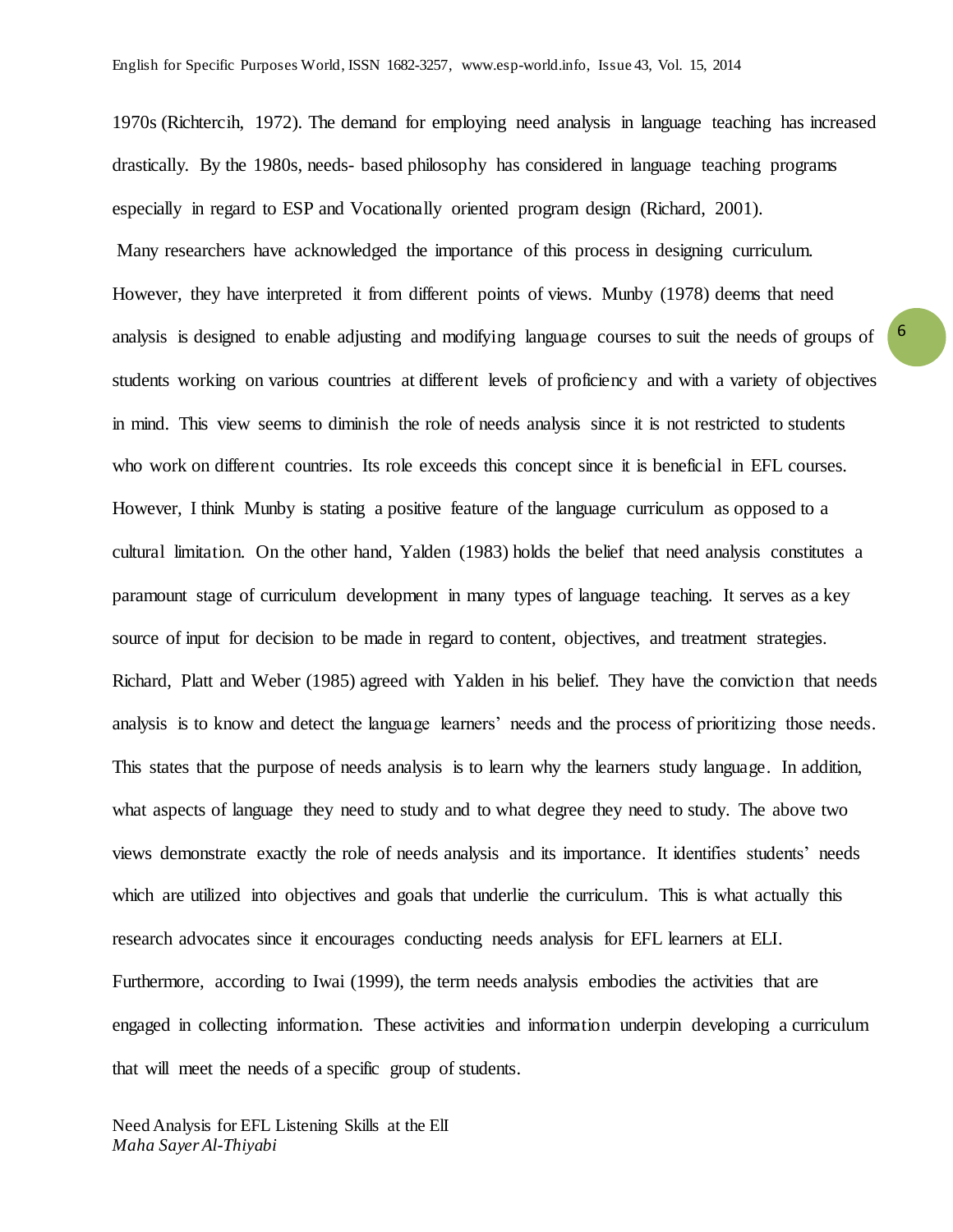All these different interpretations concur that needs analysis play a focal role in the process of designing and carrying out any language course. Richard's statement (2001) about needs analysis seems to summarize the above arguments. He maintains that needs analysis can be used to find out what language skills a learner needs in order to perform a particular role. In addition, it can be used to help decide if an existing course appeals to students needs and to detect a gap between what students are able to do and what they need to be able to do. Moreover, it can be used to gather information about particular problem learners is experiencing.

"*Needs analysis may be the preferred basis for design because of the concept of learner authenticity, and because a direct link can be drawn from needs to aims to course design, classroom implementation, and evaluation*".

"Seedhouse, 1994, p. 59"

Drawing upon the above review, the importance of conducting needs analysis before setting up any EFL program is apparent. This is because it underpins course goals, and layout. In addition, students are the assets of any program and matching their needs would ensure their successful learning which is the aim of any program.

#### *2. 2 Listening Skills*

"*Listening comprehension is anything but a passive activity. It is a complex, active process in which the listener must discriminate between sounds, understand vocabulary and grammatical structures, interpret stress and intonation, retain what was gathered in all of the above, and interpret it within the immediate as well as the larger sociocultural context of the utterance"*

(Vandergrift, 1999, p. 168)

Listening plays a vital role in facilitating language learning. It is very complex process as well as important. Thus it needs careful attention in teaching. Language instructors should be aware of the process and the importance of listening skills to attempt to adopt and create some ways and technique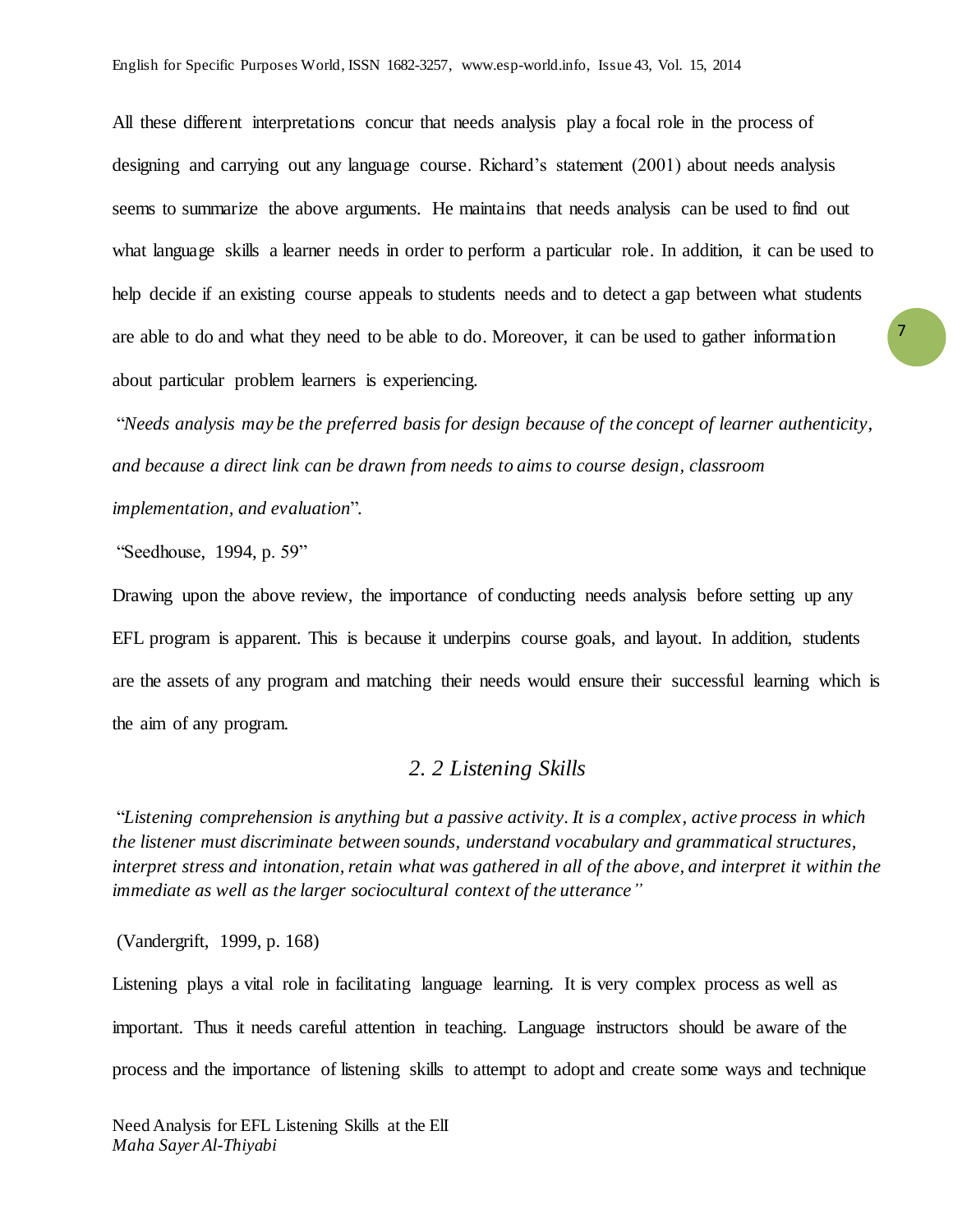to teach it effectively. "Listening comprehension is a highly integrative skill. It plays an important role in the process of language learning/acquisition, facilitating the emergence of other language skills" (Vandergrift, 1998, p. 170). Its importance is drawn from the fact that it has a key role in developing the other skills. It has been asserted that over 50 percent of the time that students spend performing in a foreign language will be dedicated to listening (Nunan, 1998). Listening comprehension occupies more time than other skills whether in class or out of the class since before students speak they need to listen to questions or speech to answer or comment. Moreover, before students read they need to listen to instructions, to the purpose of their reading and their task. According to Nord (1980), some people deem that learning a language does not only encompass learning to talk. However, they viewed learning a language as constructing a map of meaning in the mind. They hold the belief that practice in talking is not the best way to build up this cognitive map in the mind albeit it indicates that language was learned. This view suggests that listening as opposed to talking is the best way to construct a cognitive map in the mind. Based upon such view of language learning, listening is the way of learning a language. It supplies the learner with information that helps to build up the necessary knowledge for using the language (Nation &Newton, 2009). Through listening, language and knowledge are acquired that is why it is important and deserve careful attention.

In studying English, most tertiary students in Saudi Arabia face problems with listening skills and struggle to improve their listening ability (Mohammad, 2012). Relying on such claims about the importance of need analysis and the listening skills, a need analysis for EFL listening skill in ELI will be conducted.

## 3. **Methodology**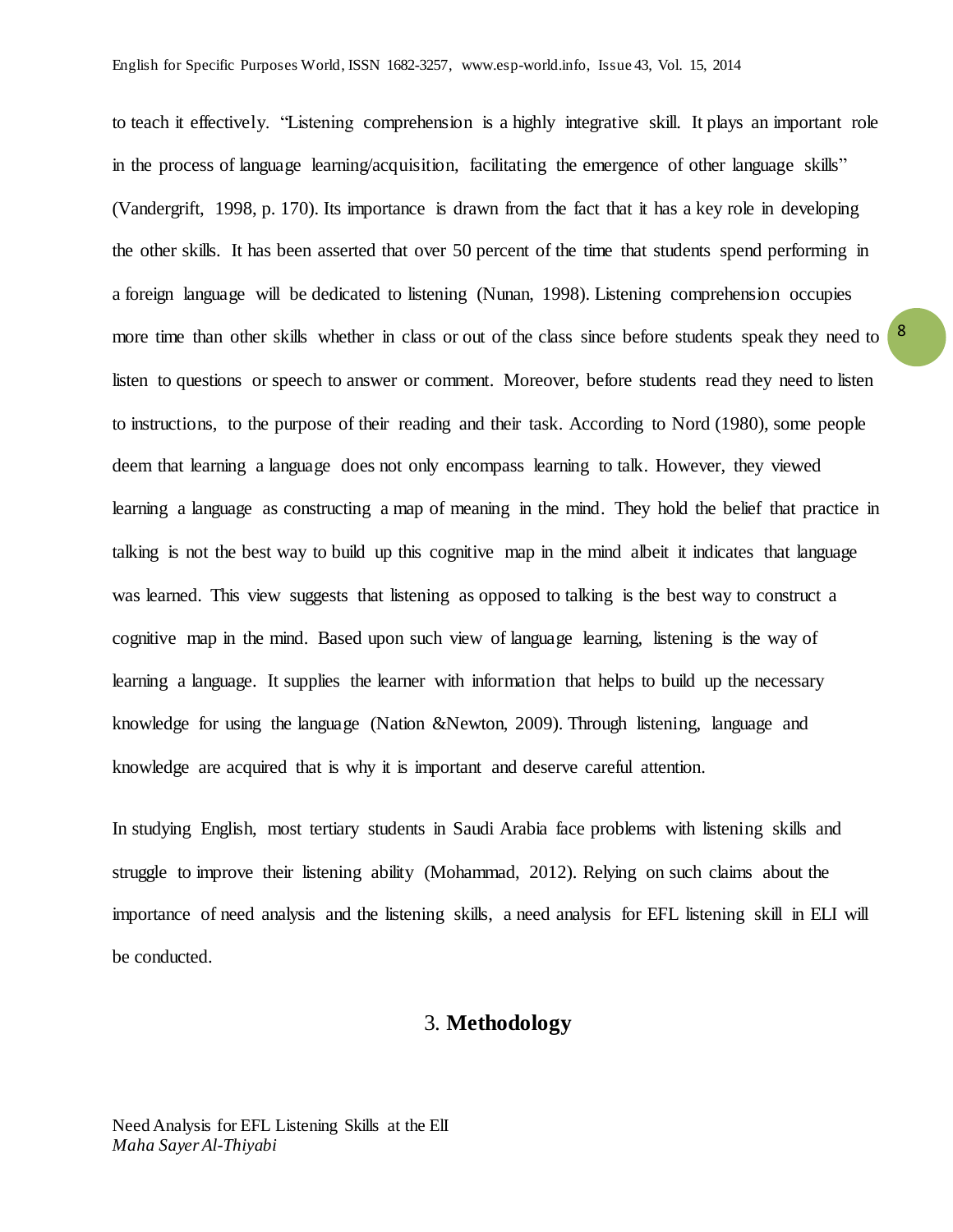This paper followed a quantitative and qualitative method since it is based on the data of questionnaire and the analysis of students' exam results and the listening objectives. Therefore, a survey questionnaire has been adopted and sent to students at different levels at the ELI to explore different needs. Then the results has been collected and analyzed statistically to figure out students' common problems and difficulties with regard to listening skills. It is very critical to know students' perspective in regard to course content since they are the assets of any educational program. Moreover, documents analyses which encompass a copy of students exam results and a copy of ELI listening objectives of the four levels has been used to compare it with the results of surveys.

### *3. 1Research Design*

The researcher found that the most appropriate design for the study was mixed

research methods, which involved using a survey to gather information for scientific purposes from a sample of a population, and analyzing students' listening results and the listening objective. A mixedmethod research design is a procedure for collecting both quantitative and qualitative data in a single study, and for analyzing and reporting data based on a priority and sequence of information (Creswell, 2002). To ensure credibility, the research has triangulation of tools that refers to using one more than instruments. "It refers to the use of more than one approach to the study of a research question in order to enhance confidence in the ensuing findings" (Fred & Perry, 2005). This is because this paper depends on two tools which are questionnaire and documents analyses which encompass a copy of students' exam results and a copy of ELI listening objectives of the four levels. Moreover, it is a descriptive study.

## *3.2 Tools and Data-collection Procedure*

In this study, the questionnaire survey of need analysis for nonnative speakers has been adopted from Richard's (2001) work. Richard (2001) designed this questionnaire as a part of a study conducted by

9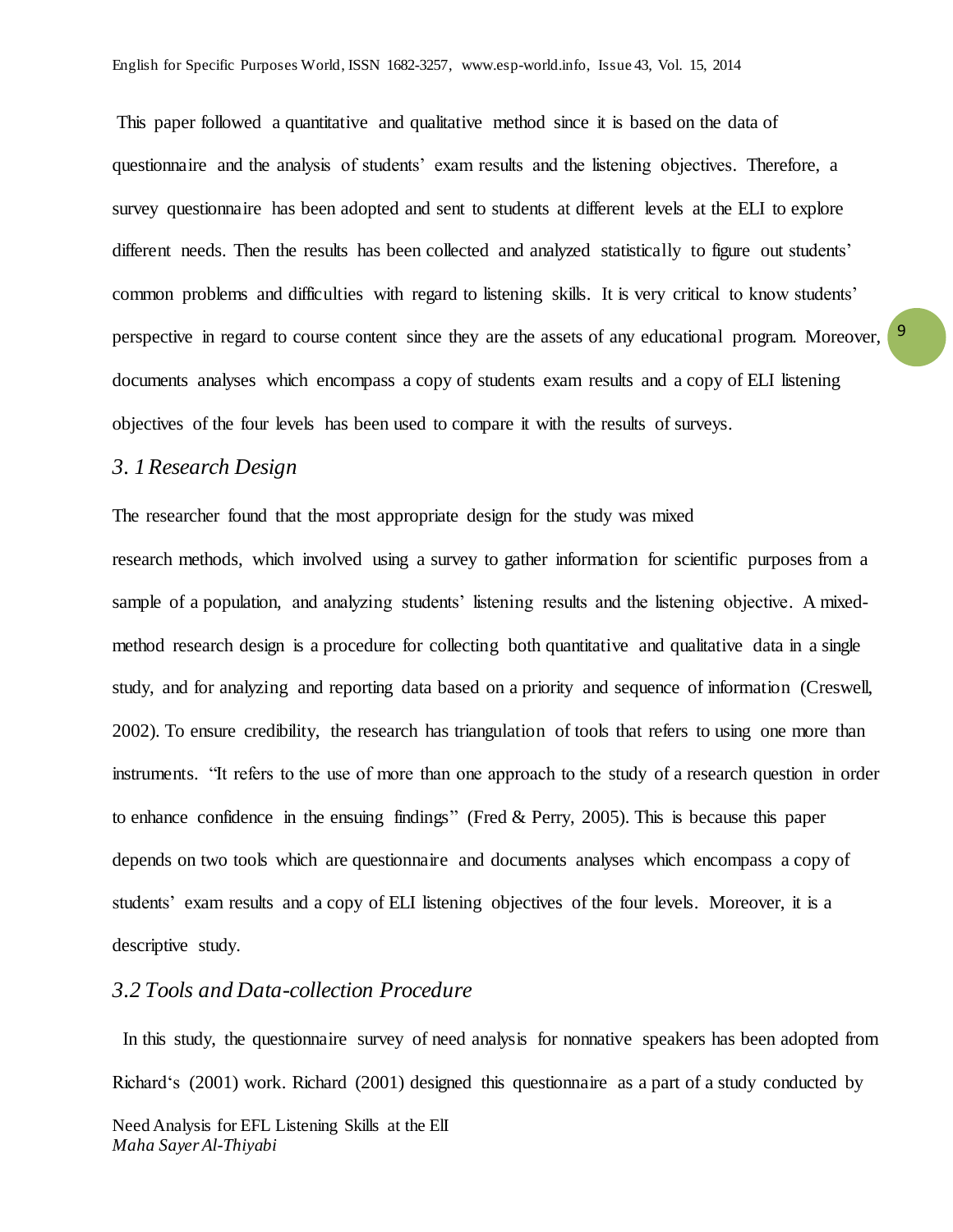the institute of language teaching and learning at Auckland University. This study aimed to identify what the language needs of students whose mother tongue is not English attending the university and whether these needs are met. It was translated into Arabic to ensure students' full understanding of each question and alleviate L2 effects on students' understanding of the questionnaire. The questionnaire aims to identify students' believes, opinions and attitudes toward listening skills in the ELI program. It has been piloted before the official distribution.

Google form was used to build up the questionnaire and analyze the responses due to its easy and accurate way of designing and getting the analysis along with graphs or charts. It consists of two parts: the first part attempts to obtain background information of participants which includes names and level, etc. Supplying names were optional to encourage them answer the questions frankly. The second part addresses primary problems that students may face in English classes with respect to listening comprehension. The second part revolves around two major themes: troubles that students often encounter and the reasons behind difficult understanding of lectures and students. Moreover, a document analysis has been done which comprises an analysis of a copy of students' listening results of the mid module and final and analysis of the listening objectives. These analyses of the objectives and students' exam results have been conducted to compare its results to the results of the questionnaire to pinpoint that if they match each other. These results belong to the first quarter. The analysis of the result along with the objectives has been compared to the results of questionnaire.

#### *3. 2 Participants and Setting*

The participants were students at the foundation year at ELI at KAU. The strategy that is used for choosing the participants was convenience sampling since the sample was the students at the foundation year at ELI and it is impossible to have access to all of them. Convenience sampling refers to having participants from available population since the access to all members of the entire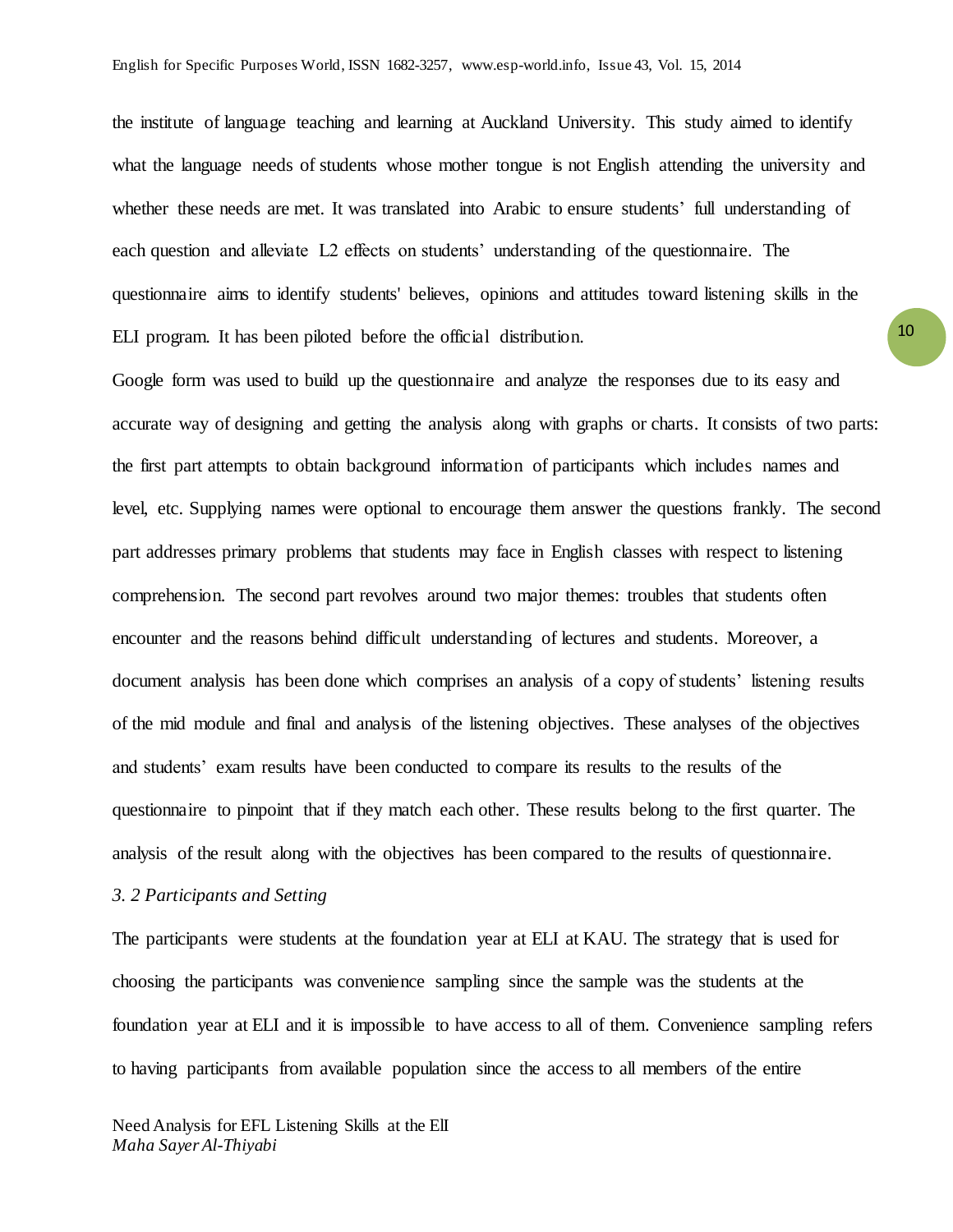population is impossible (Fred & Perry, 2005). The sample was from ELI at KAU and it includes 104 students. They were at different levels to ensure including different points of views from different people at different levels of proficiency. Moreover, the researcher intended to include all levels because the Listening objectives of all levels were analyzed. Students were codified to 4 levels in English according to a placement test they underwent before joining the university. This test has been designed by Oxford University. This institution also supplies the ELI with our course book which is entitled *Headway plus*. This series encompasses 4 books divided with respect to the 4 levels.

#### **4. Data analysis and Results**

Information is organized in figures in order to see them visually and clearly. As It is shown in the below pie chart, the responses represent the opinions of 4 students from 101, 63 students from 102, 18 students from 103, and 18 students from 104.



Analysis of the data will be divided into two categories in accordance with the questions division in the questionnaire:

#### 4.1 Troubles that students often encounter

As far as the troubles that students often encounter are concerned, the results show most of the students usually find difficulty in understanding English lectures. On other hand, only 25% did not find any difficulty as it is shown in the below graphs. While 13% of students always find difficulty and 9% of students only find sometimes difficult. This means most of the students find difficulty in understanding English lectures. This indeed indicates the existence of serious problem. As the second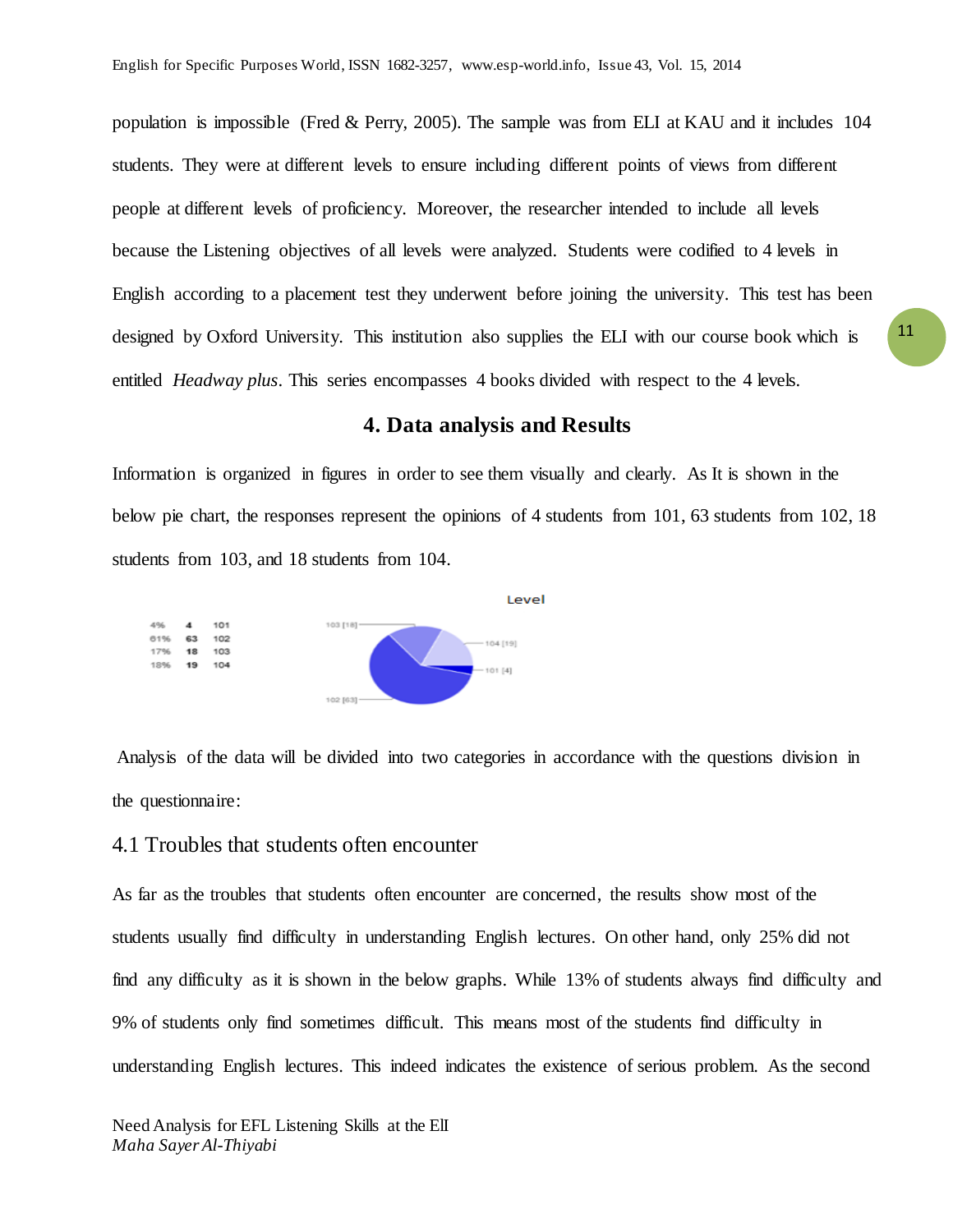graph represents, this result is supported by that more than half of students ask teachers questions to clarify the material they have been taught while this percentage decreased to be 12% representing those who do not need to ask.



N/A ö

According to the below graph, the second problem that students encounter is suffering to understand lengthy descriptions in English. About half of the students usually have difficulty understanding lengthy descriptions. The percentage decreased sharply to represent those who do not have such difficulty. The percentages that have been illustrated above signify that students greatly suffer with listening skills.

 $11$ 

 $\overline{2}2$ 

33

44

 $\overline{55}$ 



#### have trouble understanding lengthy descriptions in English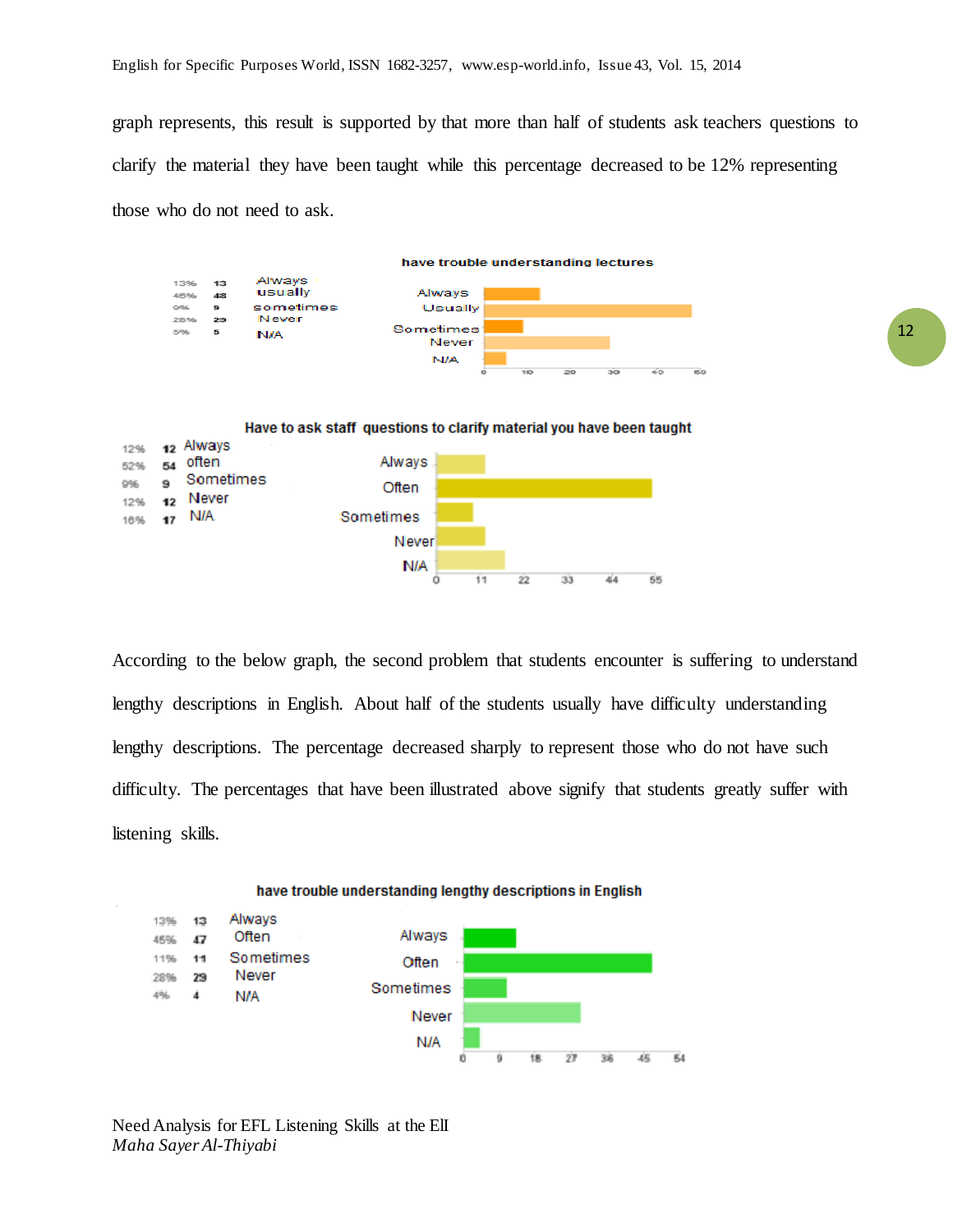The below graph, represents the third problem that students face. 44% of students have difficulty in understanding informal English. On the other hand, 31% of students do not face such problem. While 9% of students always encounter such problem and also 9 % of them sometimes encounter such problem. This manifests that more than half of the students struggle to understand informal English.



According to questionnaire results, the fourth problem that students encounter is taking effective notes. As it is shown in the below graph, 43 % of students usually face problems in taking effective notes. On the other hand, 40% of students do not face such problem. While 9% of students always face such problem. These percentages indicate that more than the half of students has a difficulty in taking effective notes which constitutes a huge problem.



As the below graph illustrates, the fifth difficulty students have is with understanding the subject matter of a talk. 41% of the students often have problems understanding the subject matter of a talk. In addition, 14% of them always face such difficulty, and 7% of them sometimes encounter such problem. On the other hand only 31 % of the students do not face such problem. These percentages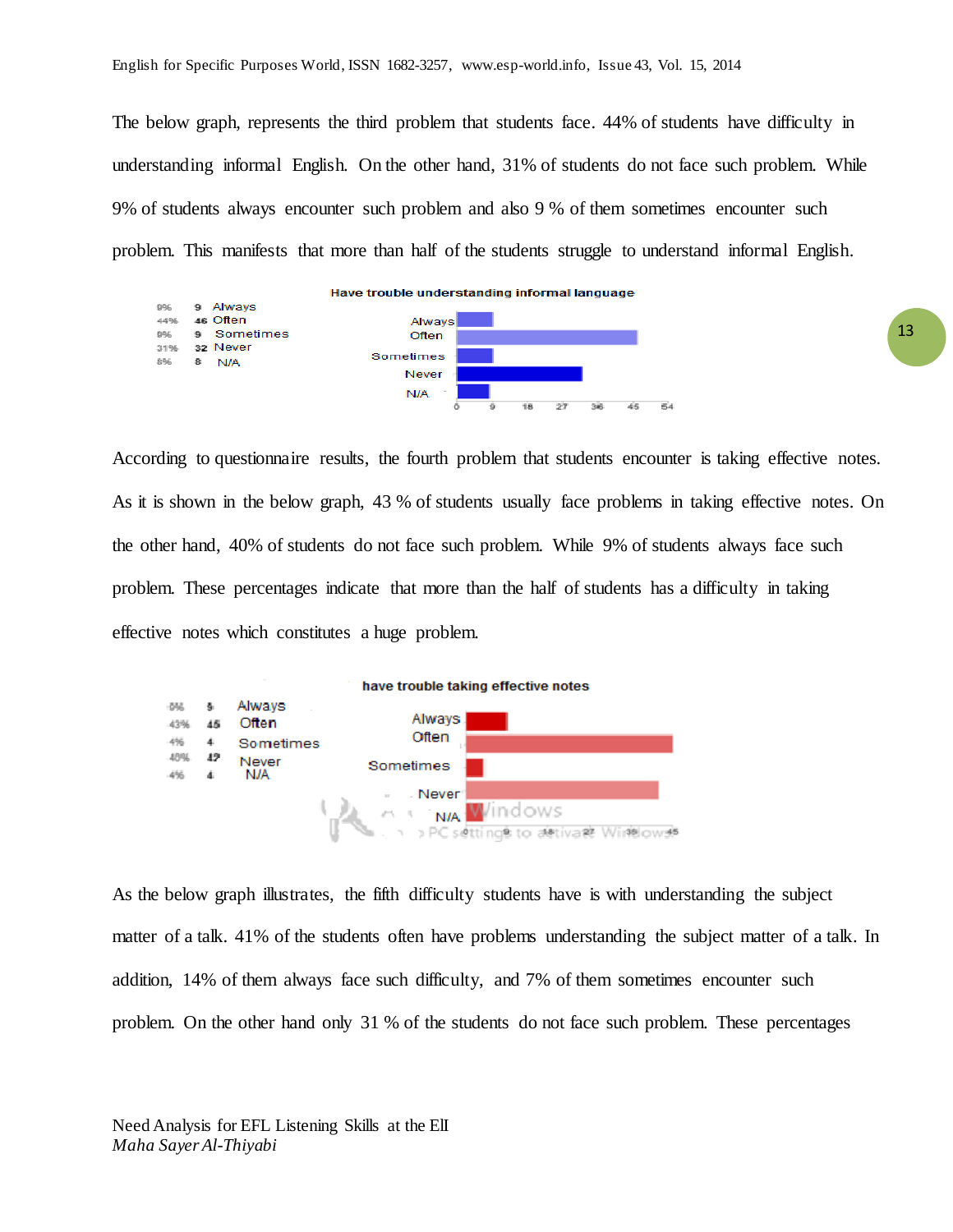reflect that around 70 % of the students encounter such a problem. These results indicate that they have deficiency in listening skills.



The below graph, embodies the sixth difficulty that is encountered. 40% of the students usually have difficulty in understanding English language instructions. Furthermore, 11% of them always face such problem and 5 % of them sometimes encounter such difficulty. Nevertheless, 38% of them do not have such experience. The graph reflects that 56 % of the students encounter such problems. This demonstrates that more than the half faces such difficulty which manifests the existence of problems with their listening comprehension.



### *4.2 The reasons behind difficult understanding of lectures and students*

Students encounter problems understanding their classmates and teachers because of many reasons. In this Questionnaire, the most common 4 reasons have been addressed. In addition, students have been asked to choose how often they have such reasons that entail their difficult understanding of the lecturers and students.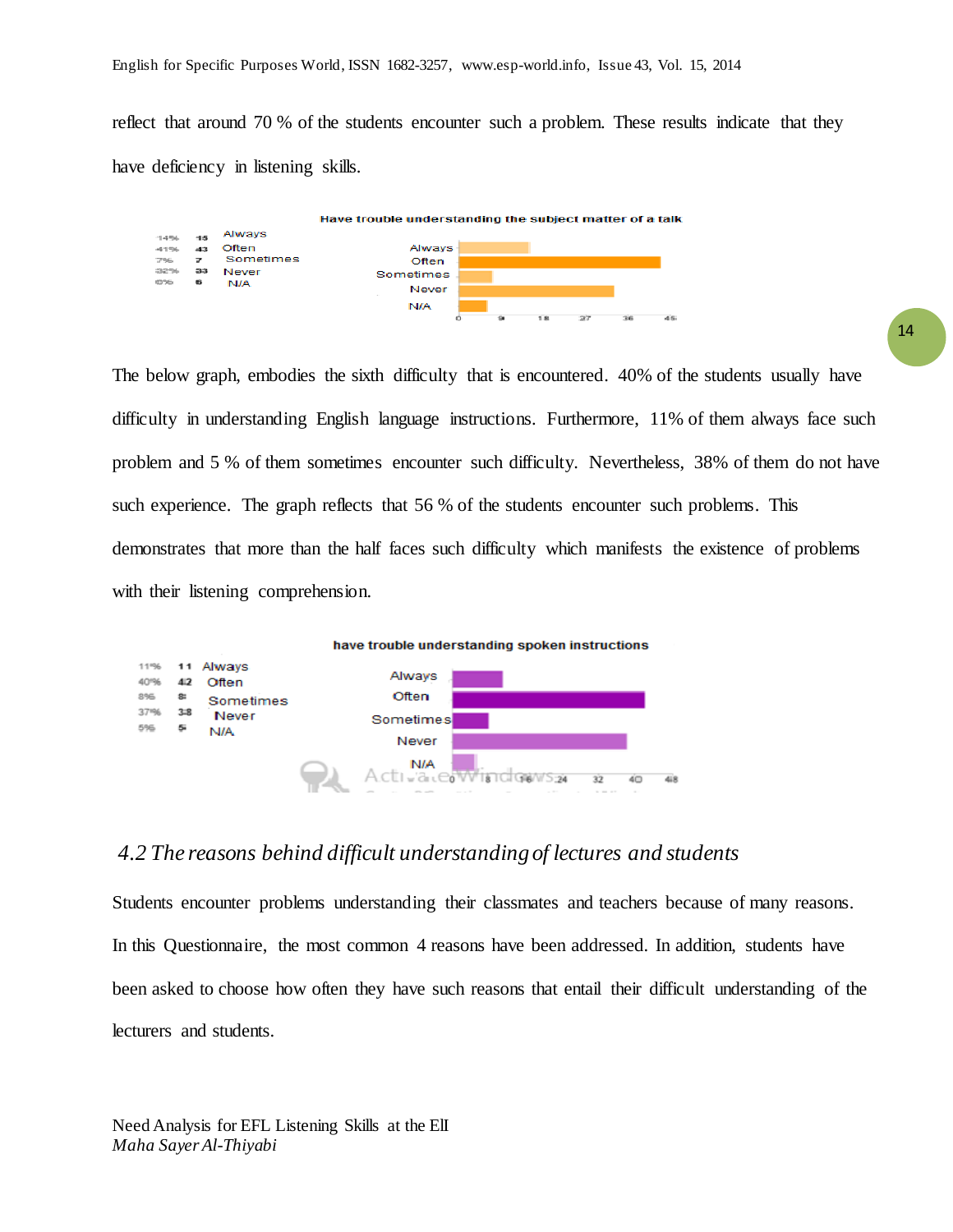According to the below graph, talking fast is the most common reason students have for not understanding their interlocutors. 44% of the students usually face such problem that hinders their understanding to Lecturers and students. While 35% of them sometimes have the same reason that hinder their understanding. On the other hand, 21% of students do not have this reason. It is lucid that talking fast constitutes a huge barrier to students to understand their instructors and colleagues.



The graph below represents the second reason that entails the difficulty in understanding students' lecturers and classmates. 40% of the students usually do not understand lectures and other students because the interlocutors' accents and pronunciation are different from what students get accustomed to. 28% of the students sometimes have the same reason for not comprehending their lecturers and classmates while 33% of them do not have such reason. Teachers' different back grounds that results in their diverse accents and pronunciation is a real problem that impedes students' understanding of their lectures.



The graph below embodies the third reason that justifies students' problem of not understanding their lecturers and classmates. 23% of students can not usually understand instructors or their friends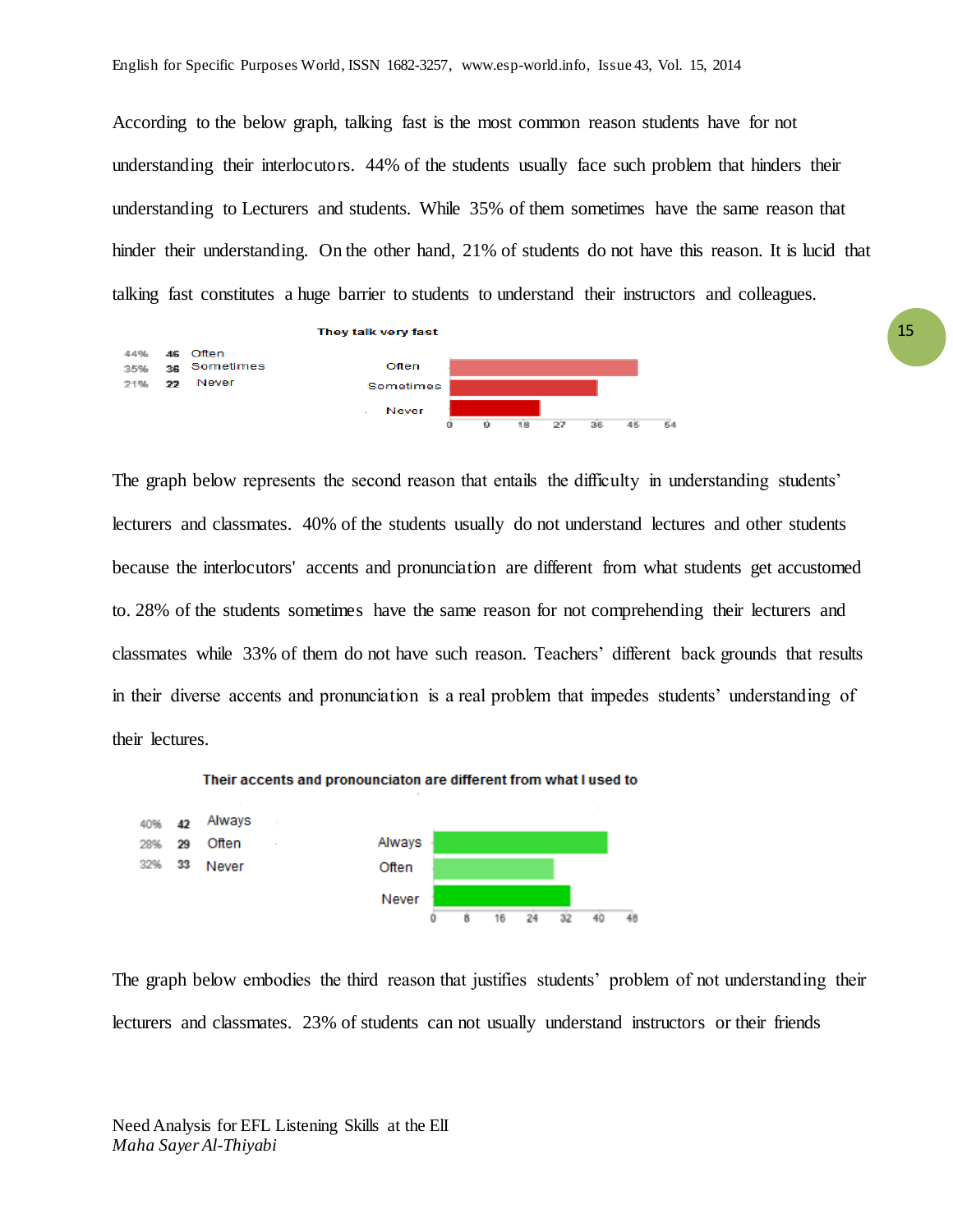because they speak quietly. 29 % of them sometimes have this reason. On the other hand, 49% of them do not have such reason.



The graph below, demonstrates the fourth reason that entails students' problem of not understanding their lecturers and classmates. 37% of students can not usually understand instructors or their friends because more than one person speaks at the same time. 25% of them sometimes have this reason. On the other hand, 38 % of them do not have such reason.

#### More than one person is speaking



Furthermore, some students supply other reasons that underlie their difficulty in understanding teachers and other students. Using new and difficult terminology while speaking is one of the reasons. Second, students also complain about the instructor's voice which is so low and quiet. Third, students also complain about ambiguous purpose of discussion in the class and the questions are not clear or direct. In addition, some students complain about the unclear pronunciation of some instructors especially Asian and Indian instructors. Long hours also cause distraction which entails difficulty in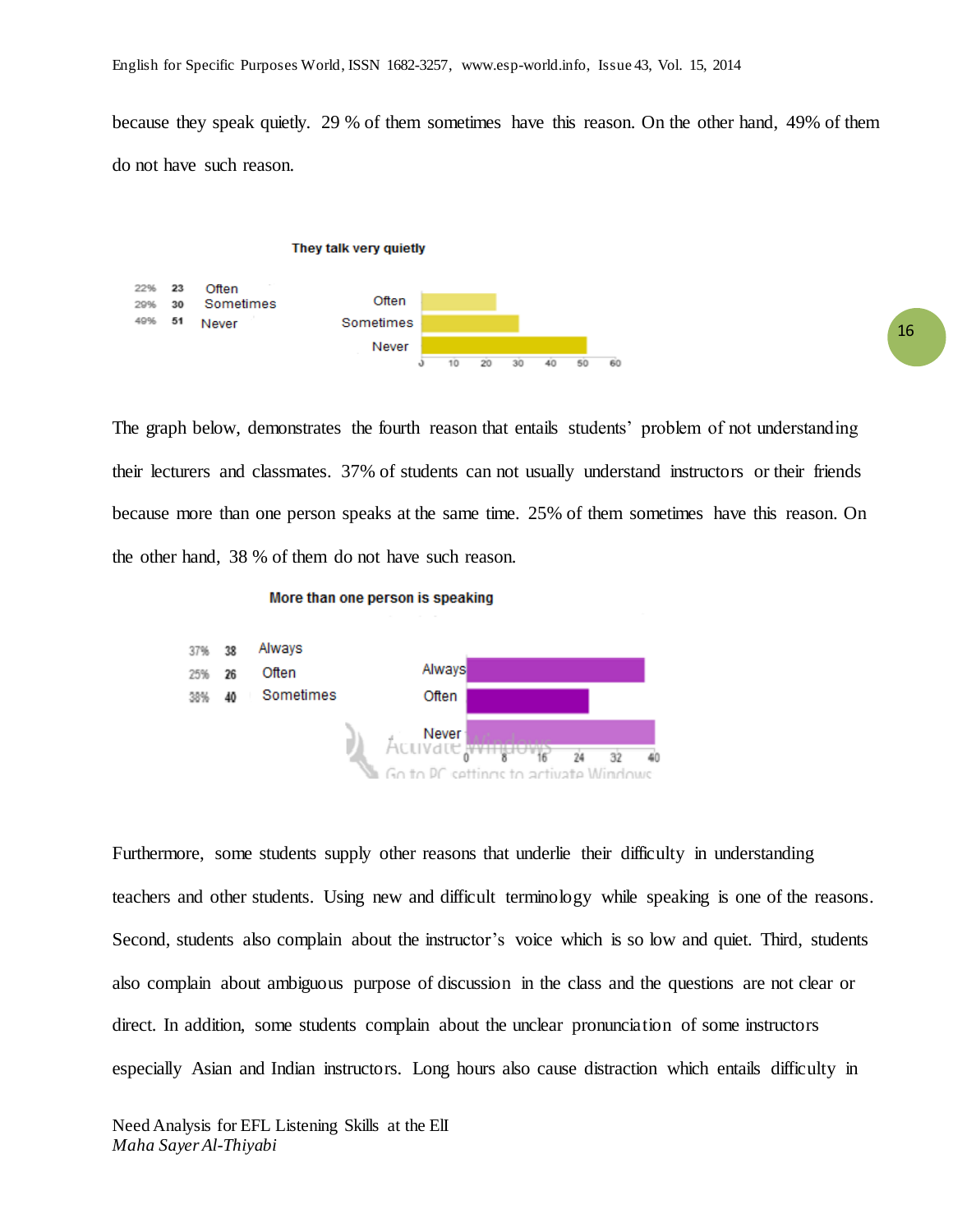understanding. Some students also need the teachers to repeat some words and sentences or information to understand and the teachers did not do so.

## *5. Discussion*

The discussion will be organized in accordance with research questions: 5.1 What are the barriers that hinder foundation year students' listening skills progression*?*

Drawing upon the data above, several reasons have been identified responsible for hindering students' listening comprehension*.* These reasons include: Speaking fast, speaking quietly, different accents and pronunciation, and a group of people talking at the same time. In addition, using new and complex terminologies hinder students' comprehension. This is confirmed by Underwood. Underwood (1989) affirms seven causes of impediments to effective listening comprehension. First, listeners cannot manipulate the speed of delivery. He says, '' Many English language learners believe that the greatest difficulty with listening comprehension is that the listener cannot control how quickly a speaker speaks'' (Underwood, 1989, p. 16). This is connected to what findings indicate that one of students' main problems that impede their listening comprehension is fast talking. Griffiths (1990) construes that a slower rate of speech brings about better comprehension scores than fast and average rates. Our students suggest to solve such problem that teachers should speak a bit slower. Second, students cannot constantly have words repeated. This is a critical problem in learning situations. In the classroom, students do not have the decision whether or not to replay a recording or a section of a recording. Teachers decide what and when to repeat listening passages; however, it is

arduous for the teacher to judge whether or not the students understand any particular section of what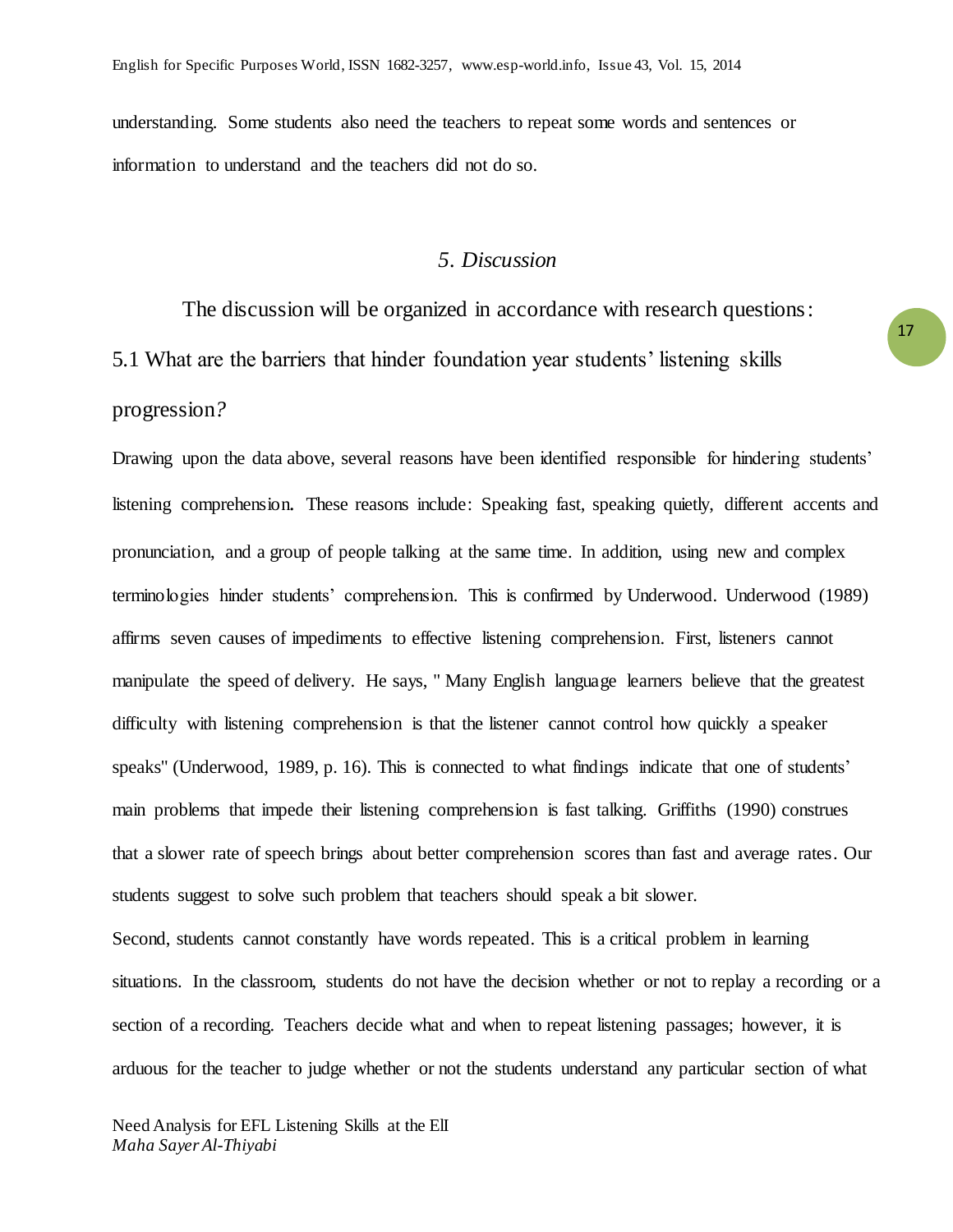they have heard (Underwood, 1989, p. 17). Third, listeners have a limited vocabulary. "Lexical competence is at the heart of communicative competence" (Meara, 1996a, p. 35). Vocabulary is a key element in having listening comprehension. The teachers may use words the students do not know. Students sometimes encounter an unfamiliar word which may cause them to stop and think about the meaning of that word and thus cause them to miss the next part of the speech. Kelly (1991) examined listening errors made by advanced EFL learners when transcribing passages from BBC radio news recordings and deduced that lack of vocabulary knowledge is the central obstacle to effective listening comprehension for these learners. Fourth, students may fail to identify the signals which denote that the teacher is moving from one point to another, giving an example, or repeating a point. Fifth, students may have no contextual knowledge. Sharing mutual knowledge and interesting content makes communication easier. Sixth, it can be difficult for listeners to focus on a foreign language. Conversation and listening classes become easier when students find the topic of the listening passage interesting. Nevertheless, students sometimes feel listening is very exhausting even if they are interested because it necessitates a gigantic amount of energy to follow the meaning. Seventh, students may develop certain learning habits such as insisting on to understanding every word. Teachers help students to develop such habits by triggering them to understand every word they hear by repeating and pronouncing words carefully, and by speaking slowly and so on. As a result, they incline to become anxious if they fail to comprehend a particular word or phrase and they will be hindered by the failure. It is necessary for students to tolerate elusiveness and incompleteness of understanding (Underwood, 1989).

5. 2 What are ELI students' needs in term of listening skills?

In terms of the results of the questionnaire, students' needs have been identified. For example, students need to recognize their English lectures. "In the classroom, students have to listen carefully and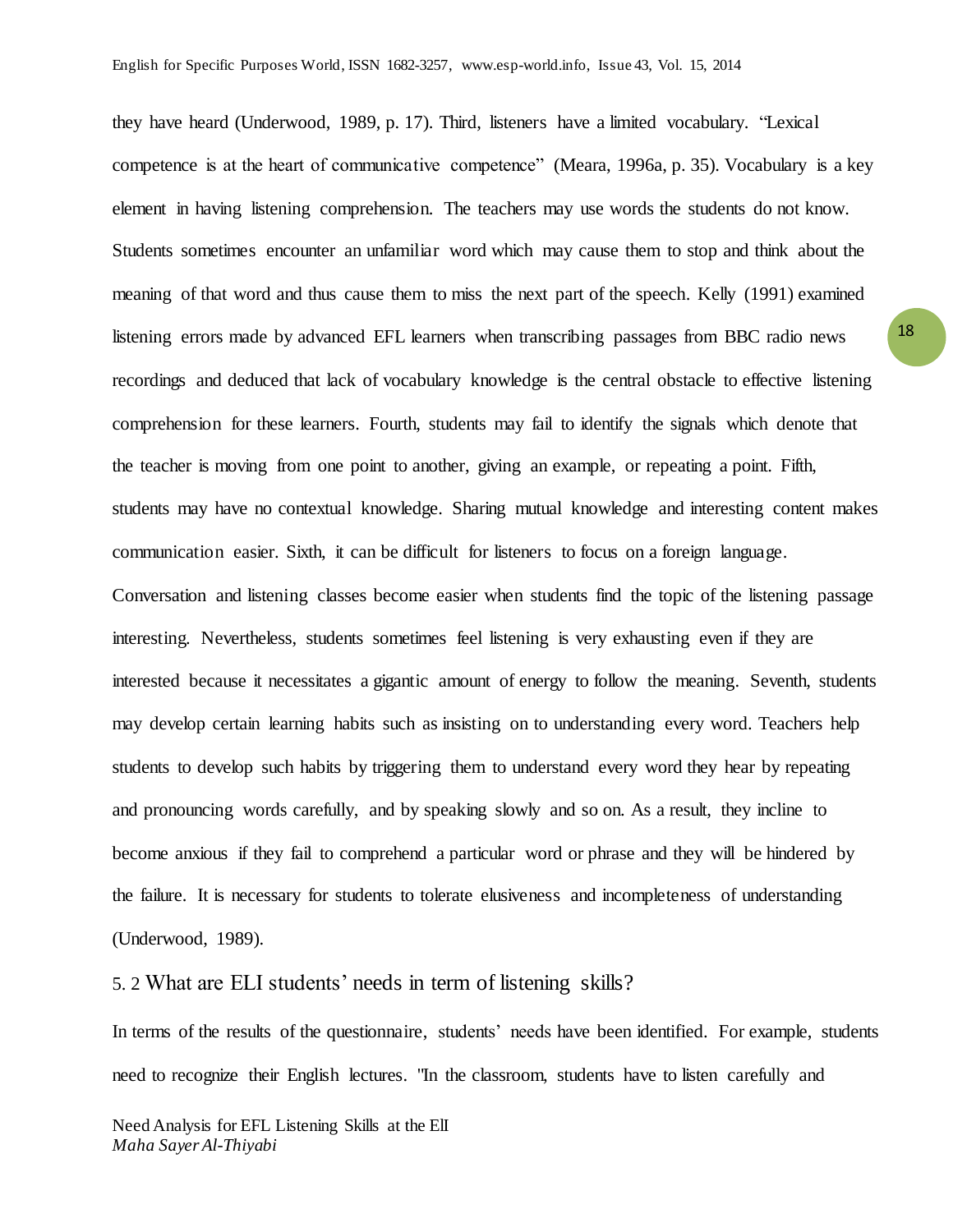attentively to lectures and class discussions in order to understand and to retain the information for later recall" (Ghaderpanahi, 2012, p, 2). If students could not grasp the gist of lectures, learning language would be hindered and consequently stopped and failed. In addition, they need to learn how to take effective notes and how to ask for repetition or clarification. "Researchers and educators have been aware that more time is spent in listening than in other components of the communicatio n process, and that most school instruction occurs in a speaking-listening context" (Devine, 2013, p. 152). Listening is not a passive skill, conversely it is interactive. The listener needs to stop and ask for clarification or repetition of a specific part to grasp the meaning. Otherwise, learning would not continue. Moreover, they need to recognize lengthy description in English and instructions as well. Furthermore, they need to identify the subject matter of a talk. "Listening plays a significant role in daily communication and educational process" (Pourhossein &Reza, 2011, p. 977). A foremost need is to identify different accents and pronunciation due to the variety of students' teachers' background. It has demonstrated that listening to nonnative speakers is effective if listeners share with the speakers the mother tongue while it becomes difficult if not. Major conducted a case study to prove such issue. "*Four groups of 100 listeners, whose native languages were Chinese, Japanese, Spanish, and standard American English, heard brief lectures presented in English by speakers with different native languages and answered questions based on the lectures. The results indicated that both native and nonnative listeners scored significantly lower on listening comprehension tests when they listened to nonnative speakers of English, native speakers of Spanish scored significantly higher when listening to Spanish-accented speech, and native speakers of Chinese scored significantly lower when listening to speakers who shared their native language"*

Our students indeed strive to understand some Indian and Asian accents. In addition, a paramount need is learning and using new and different vocabularies and terminologies. Learning new vocabulary is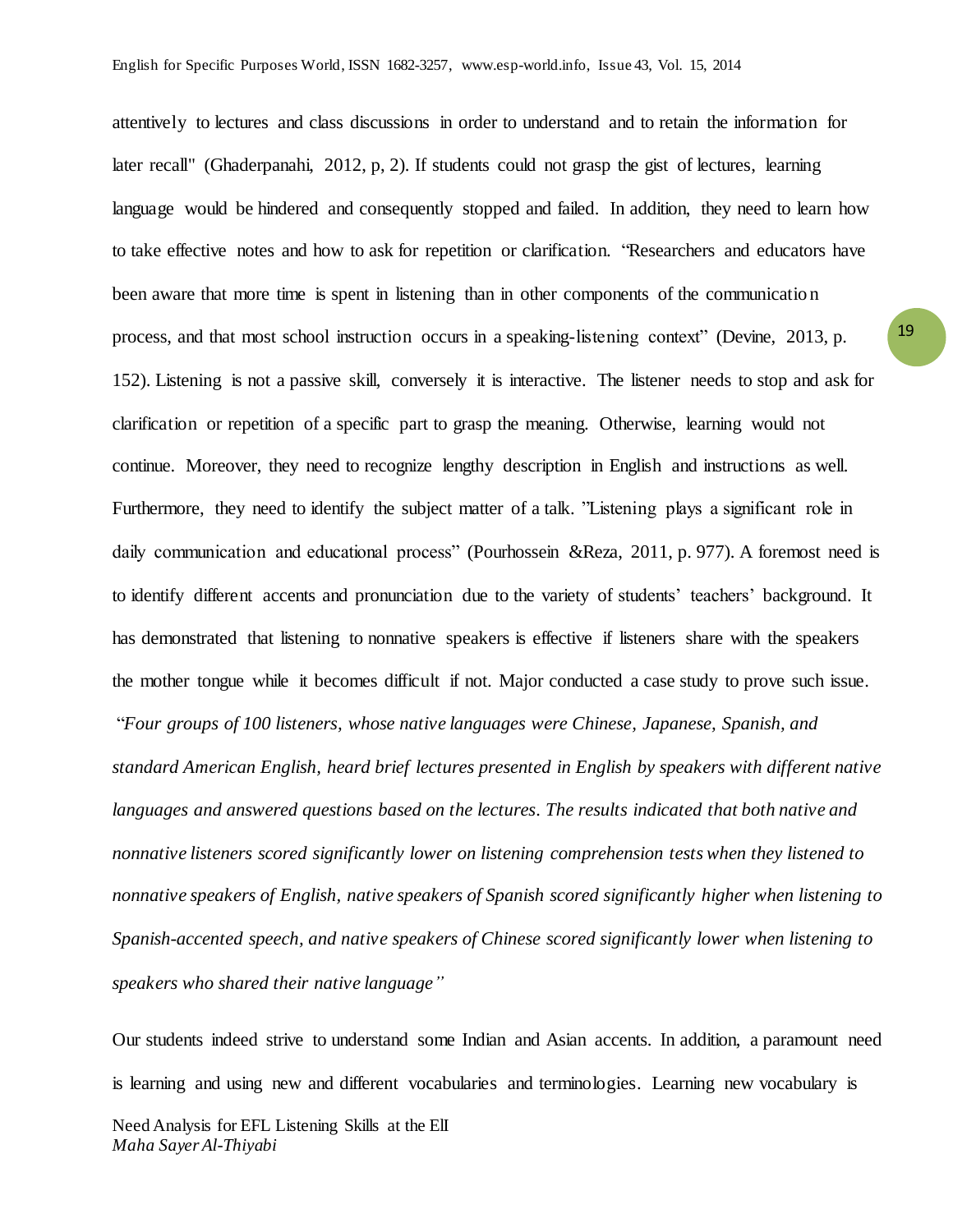necessary to overcome the listening comprehension difficulty of not understanding teachers or other students. "The depth and breadth of vocabulary knowledge were highly correlated with listening comprehension" (Stenius, 2009, p. 596). The findings also draw the attention to the need for unequivocal focus on expanding students' vocabulary size to enable them achieves a lexical understanding of the input. "A very important part of learning a new language is mastering the vocabulary of that language" (Stieglitz, 1983, p. 71). Learning a new language won't be successful without learning its vocabulary since its indispensable part of any language.

## 5.3 A comparison between students' results and ELI Listening objectives and the results of the questionnaire.

Getting and analyzing the questionnaire results are not the final step in this research because the researcher aims to identify students' present needs. The researcher also aims to find if there is a gap between their actual needs and what they have been taught in the ELI with respect to listening skills. Therefore, In order to accomplish such aim, the researcher should draw a comparison between students' results and ELI Listening objectives and the results of the questionnaire.

## 5.4 Students' results VS Questionnaire results

After examining the questionnaire results, the researcher purposely drew a comparison between its results and students' exam results to pinpoint if both results are correlated. Moreover, the comparison aims to find if students' listening comprehension problem are reflected in their exam results. The researcher intended to see their marks because the questionnaire results indicated that students struggle badly with this skill. Therefore, the researcher chose randomly a copy of students' results of mid module exam to ensure credibility. The class has 26 students that are at level 103. The full mark of listening in this exam is 13. The researcher classified students' marks into three categories to make the comparison easy. These categories are: student who got full mark, those who got less than the full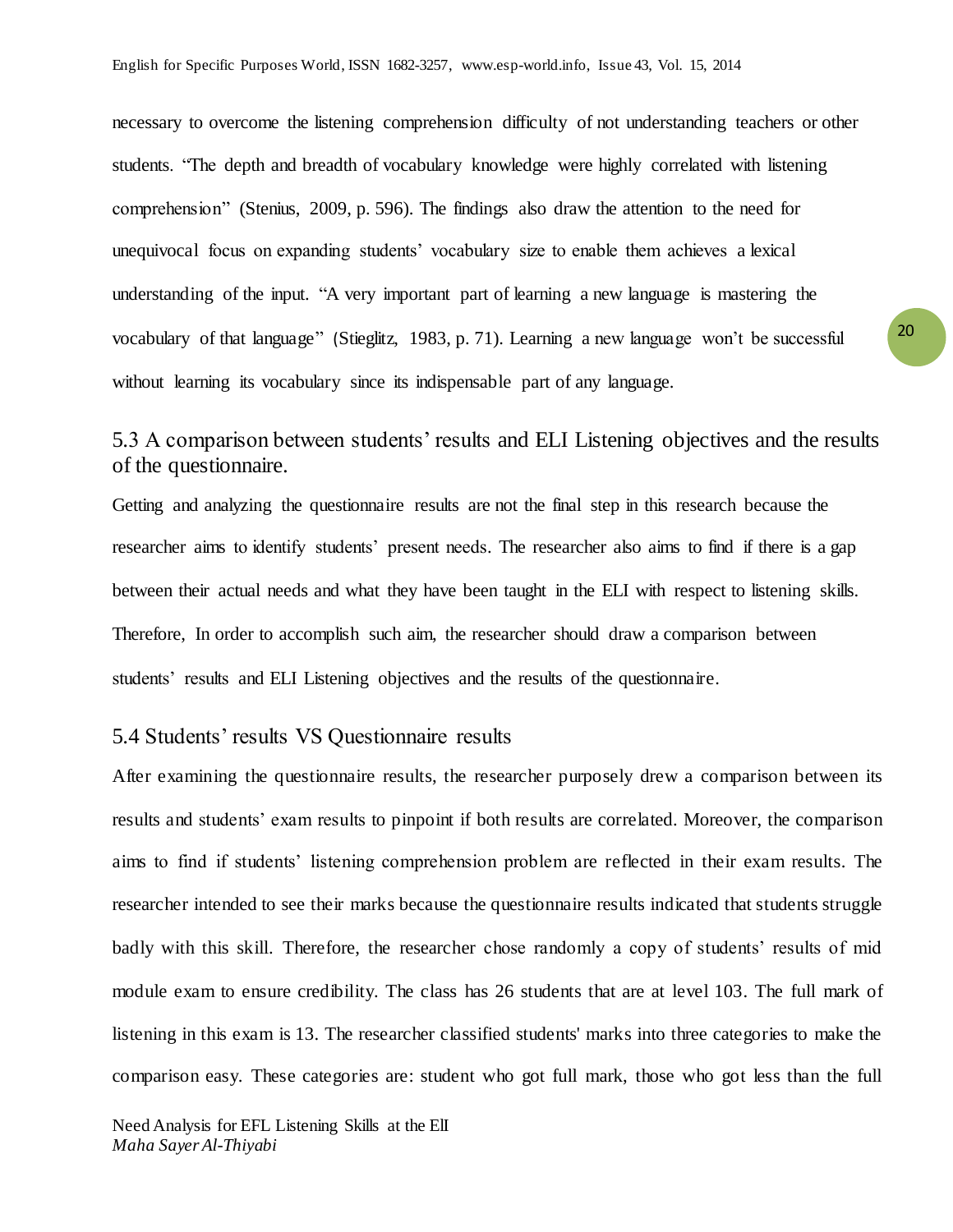mark and above the half, those who got half the full mark and less. When the researcher examined the results of students, it is found that only 6 students out of 26 scored the full mark. This number constitutes 23% of students. On the other hand, 5 students got 6. 5 or less which means they got half or less than the full mark. This constitutes 19. 23% of students. The other 57 % of students got between  $11 - 7.$ 

In addition, the researcher chose randomly another copy of students' results but it belongs to final exam. The researcher also did the same classifications. The researcher classified students' marks into three classes to make the comparison easy. These categories are: student who got full mark, those who got less than the full mark and above the half, those who got half the full mark and less. The class has 14 students that are at level 103. The full mark of listening in this exam is 16. When the researcher analyzed the students' results, it is found that none of them got the full mark. Nevertheless, 10 students got 8 or less which indicates that they got half or less than the full mark. This represents 71. 43% of the total students' number. The other 28 % of students got between 12- 9.

The analysis of the two copies of results signifies that the questionnaire results and students' results are correlated. The comparison implies that our students struggle badly with listening skills. Their marks do not indicate effective high level of proficiency at this skill.

#### 5. 5 ELI listening objectives VS Questionnaire results

Need Analysis for EFL Listening Skills at the ElI *Maha Sayer Al-Thiyabi* After analyzing the Questionnaire results, The researcher obtrusively drew a comparison between its results and ElI listening objectives to spot if there is a gap between the questionnaire results and the objectives and to figure out if the objectives cater for students' listening comprehension needs. After examining ELI objectives of the listening skills, it is found that the objectives seem to be related to the activities in the class. No one of them serves to help students identify different pronunciation or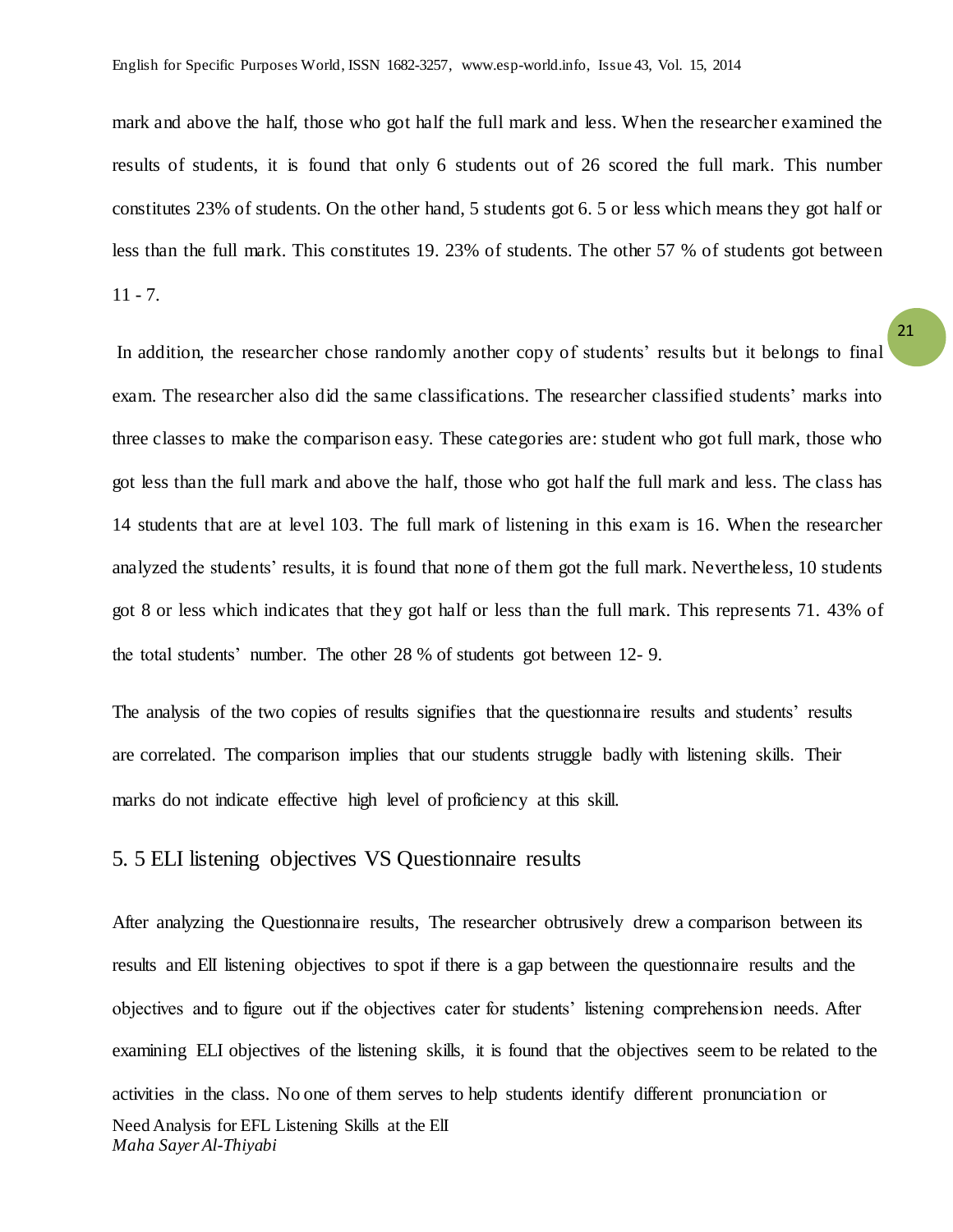accents. Beyond that no one of the objectives serve to help students to take effective notes or help to expand their vocabulary size. In addition, the objectives do not underlie activities that help to locate the subject matter of a talk. This signifies the existence of a gap between students' needs and ELI actual listening objectives.

In effect, the discussion above suggest that the problems lie mostly with the teacher and the material

## **6. Recommendations and Pedagogical Implication**

1. Listening classes should be increased to give more chances to the students practice their listening skills

2. Listening comprehension lessons must have explicit goals. These goals should cater for students' plausible needs.

3. Teachers should help students identify their listening strategy, strengthen them and create new ones.

4. Teachers should help the students to get the necessary knowledge of pronunciation. In addition, teachers should focus on some aspects which encompass stress, weak forms, assimilation and

intonation.

5. Teachers should encourage students to have more listening in their spare time.

6. Teachers should foster students to talk about their listening problems and recommend a solution to solve it.

7. Teacher should use authentic texts in the class. It is the specific evident that using authentic aural texts in the specific context it was used, had a positive effect on students' processing of listening comprehension (Ghderpananhi, 2013).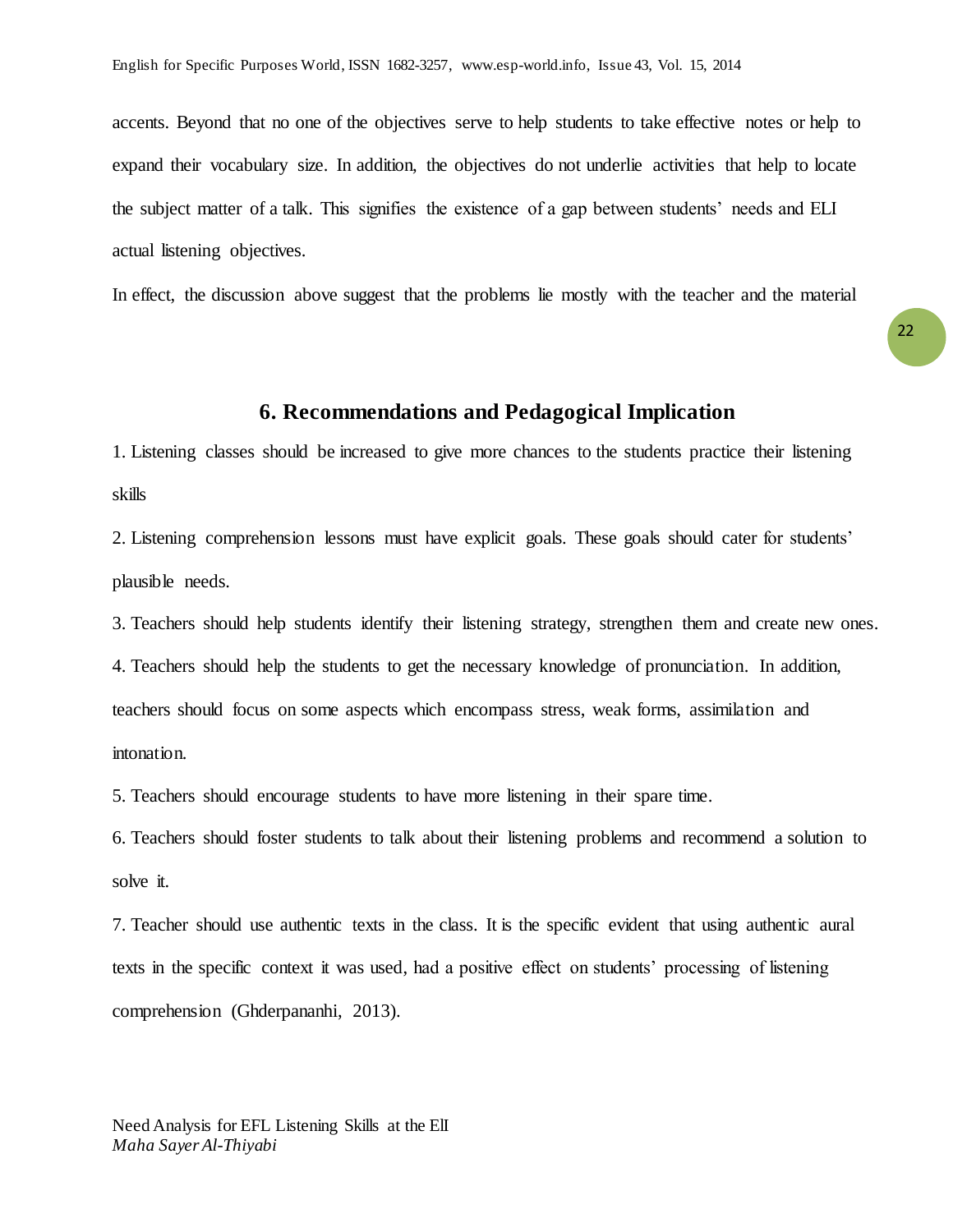8. Listening comprehension lesson should afford a communicative urgency for remembering in order to improve concentration. This urgency, which along with concentration is a vital factor in remembering, should come not from the teacher, but from the lesson itself. This is achieved by giving the students the writing assignment before they listen to the material.

9. Listening comprehension lessons should emphasize on conscious memory work. One of the goals of listening is to strengthen the students' immediate recall in order to increase their memory spans. ''Listening is receiving, receiving requires thinking, and thinking requires memory; there is no way to separate listening, thinking, remembering'' (Gilakjani, 2011, p. 85).

10. Listening comprehension lessons should entail teaching rather than testing. In other words, the purpose of checking the students' answers should be viewed only as feedback, as a way of letting the students' find out how they did and how they are progressing. There should be no pass/fail attitude associated with the correction of the exercises (Paulston & Bruder, 1976).

11. Teachers' books should have a part that supply some information about theories on listening training, the nature of listening, information processing, listening strategies, problems students may face, and how to solve them.

12. Textbooks and teacher's books should supply a framework of activities which are integrated with listening strategies: pre-listening, while-listening and post-listening. These words demonstrate that these activities should be implemented at three different stages in the classroom teaching of a listening text. Pre-listening activities can be subdivided into readiness activities, and guidance activities‖ (Medley, 1977). Readiness activities point to trigger students' prior knowledge by reading the title, new words of the text, sometimes by looking at the pictures given before the exercises in textbooks, and also by asking provoking questions or introducing some background knowledge. Guidance activities aim to guide students' attention to specific aspects of language input by letting them bear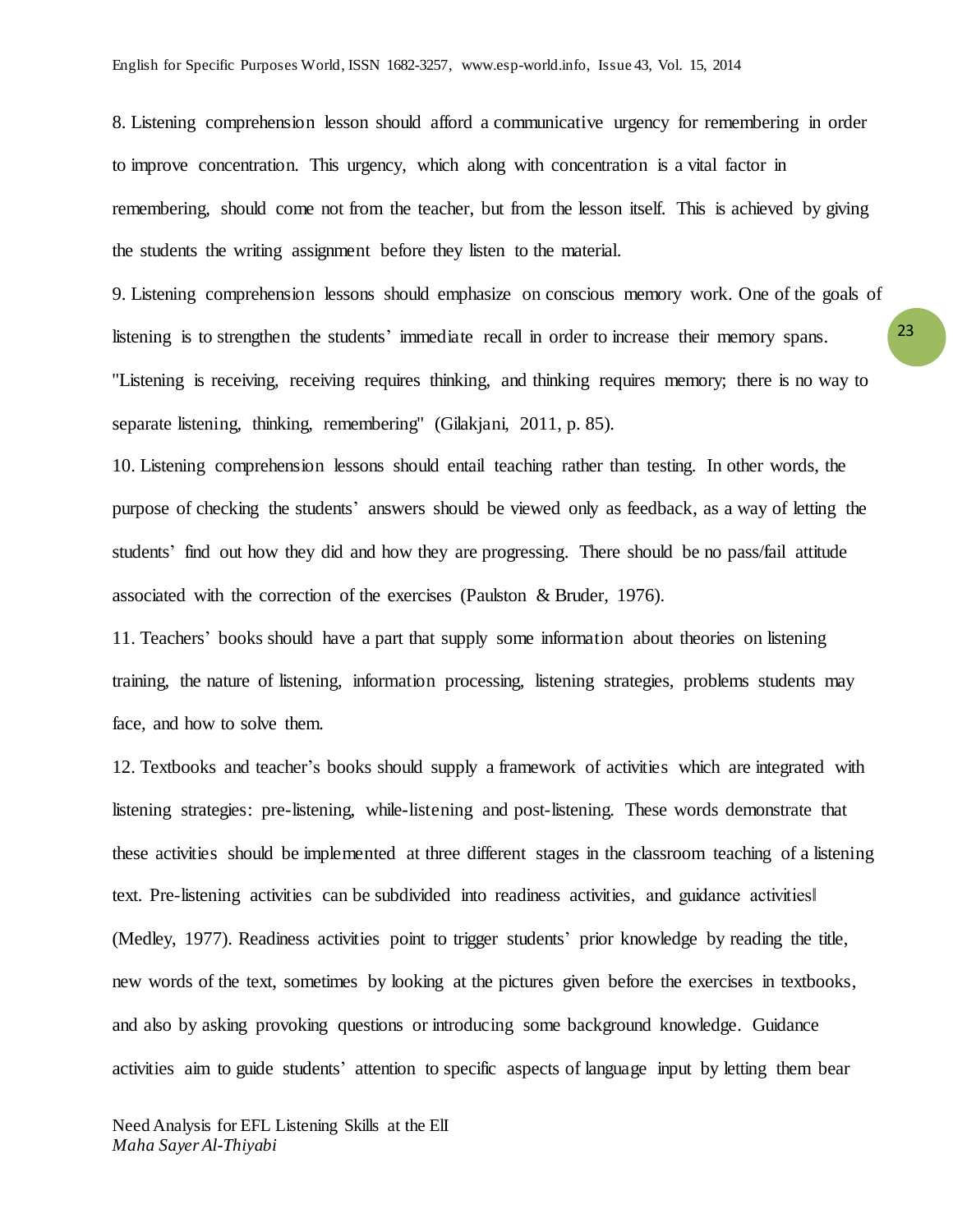certain purposes in mind in advance. Teachers should direct students' attention to the value and purpose of these strategies, and teach them how to use the strategies and censor their own use as one part of guidance activities. In the second stage of classroom teaching, while-listening activities are designed for students to practice those strategies considered advantageous when actually receiving auditory input. In addition these activities help to develop a good habit of vigorously participating in the understanding process instead of being passive receivers or vessels. The final stage of teaching a text encompasses post-listening activities, which consist of two kinds of activities: comprehension activities‖ (Medley, 1977) and evaluation activities. Comprehension activities concentrate on checking understanding of English itself and interpretation of the text. Students are asked to do some questionoriented exercises, which test students' comprehension and memory. Evaluation activities are intended to evolve students' self-evaluation strategy to make them more efficient listeners. In order to provide our students with opportunities of practicing oral English in a practical situation, we can have one more type of post-listening activities: production activities which aim to stimulate students' oral ability.

#### **7. Conclusion**

Need analysis is a crucial and indispensable step in devising curriculum and evolving them due to the fact that it is a keystone in tailoring objectives that match students 'credible needs. Listening skills are very significant in Languages acquisition. It underpins the success of mastering other skills. Therefore, this study is an empirical analysis of EFL students' listening needs at ELI at KAU. The aim of this is to identify students' needs and problems in terms of listening skills and compare those needs and problems to the actual objectives of ELI listening skills. This is to pinpoint if there is a gap that need to be bridged between students' credible needs and what they have been taught in ELI with regard to listening comprehension. The analysis sample consists of 104 students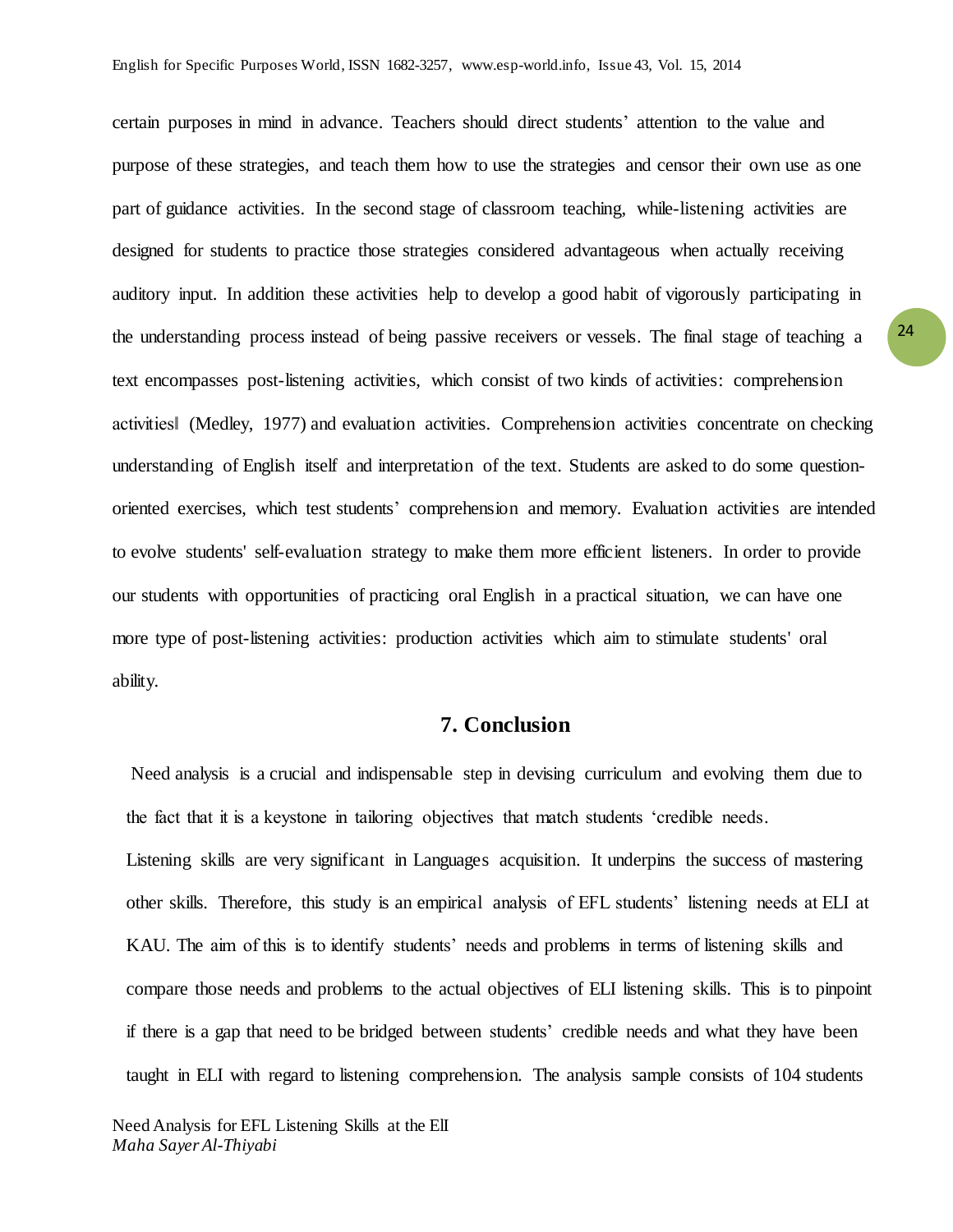at the foundation year at ELI. The findings manifest the existence of a gap between student's actual needs and ELI objectives and materials in terms of listening skills. More than half of the participants express their urgent need to learn how to take effective notes and how to ask for repetition or clarification in English. Moreover, they need to identify lengthy description in English and instructions as well. In addition, they need to recognize the subject matter of a talk. Furthermore, a crucial need is to identify different accents and pronunciation due to the variety of students' teachers' background. In addition, a paramount need is learning and using new and different vocabularies and terminologies that are related to different areas. Learning new vocabulary is crucial to overcome somewhat the difficulty of not understanding teachers or other students. On the other hand, by scrutinizing the ElI listening objectives, it is found that they do not serve to accomplish such needs.

In addition, this research points out some common problems that students face and impede their listening comprehension such as weird pronunciation, new vocabulary, and fast speaking. Such problems are serious and should be handled to improve students' listening proficiency level. This study should be exploited to reform and evolve curriculum, and teaching methods in terms of listening skills. Moreover, this paper helps to bridge the gap between the curriculum and students' needs.

#### 7. **Limitations of this Study**

This paper generates important findings with regard to EFL listening students' needs, though there are some limitations.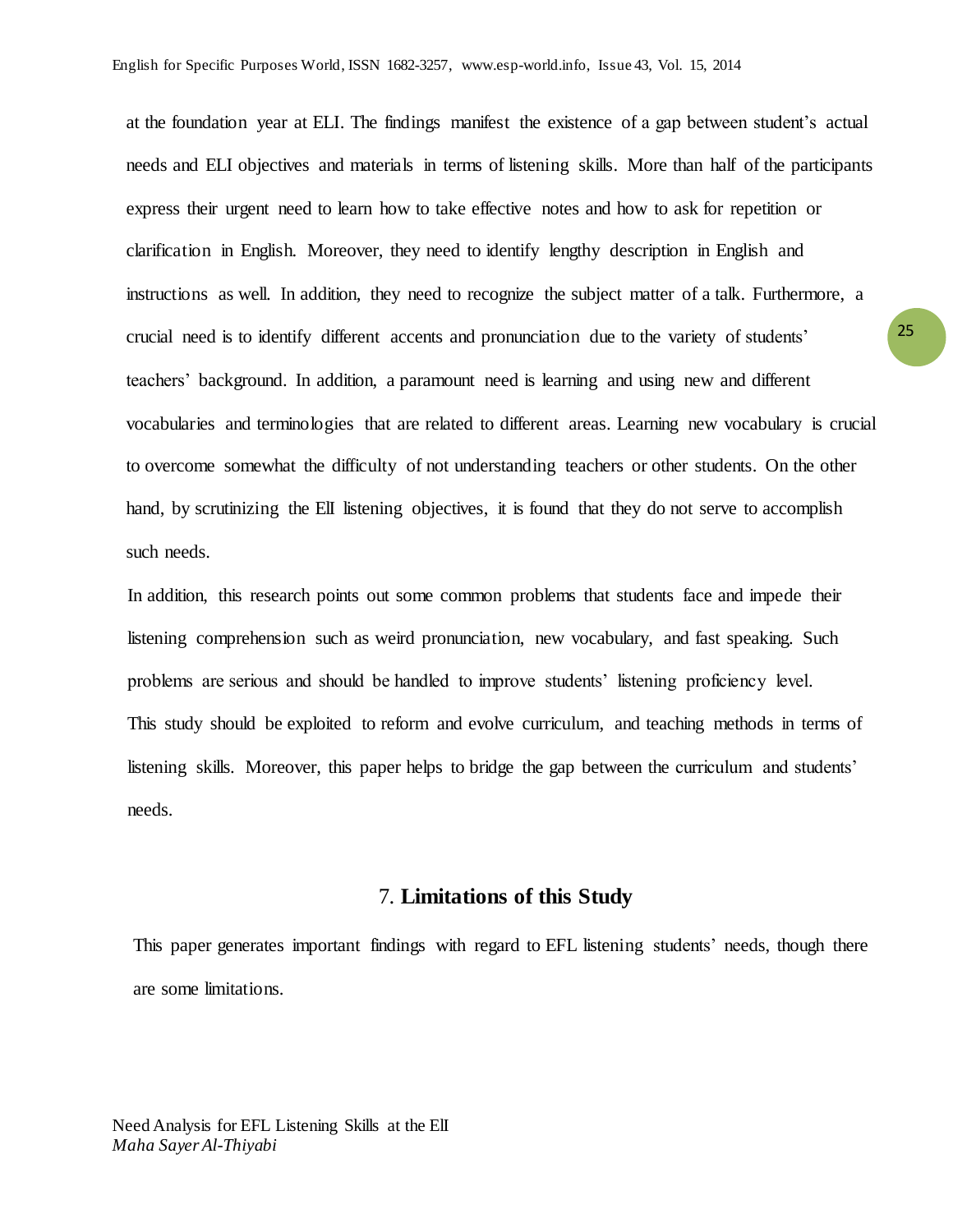The participants in this study are only 104 out of 2000, so they may not represent all students' needs. It is difficult to include more numbers in the analysis and impossible to include all the students.

Moreover, they belong to one campus out of 3 campuses because of the difficulty of getting access to all campuses.

Teachers' views have not been addressed in this study because of time shortage. Their opinions and views with regard to students' listening need and ElI curriculum are significant because they are in contact with students on a daily-basis and they can figure out some of their needs. Therefore, there is a need to conduct more studies about the same topic and include teachers' views. Furthermore; the lack of prior research studies on the topic constitutes a huge problem to me since prior research studies form the basis of the literature review and helps lay a foundation for recognizing the research problem I am examining. Therefore, more researches about the same topic are crucially required.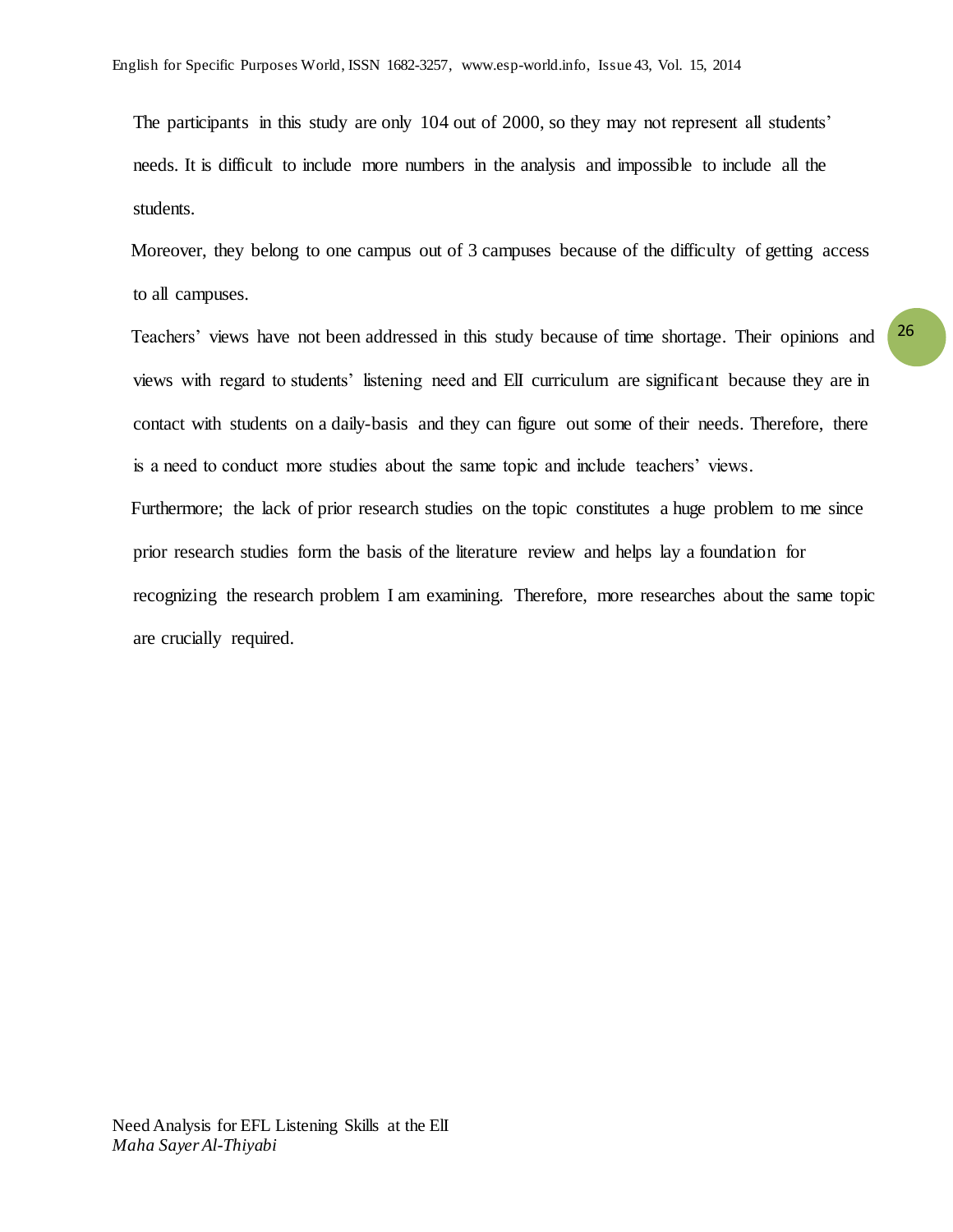## 8. References

- 1. Anne Burns & Helen de Silva Joyce. (ED). (2012). Teachers' voices 4 staying learner-centered in a competency-based curriculum. Sydney: National Centre for English Language Teaching and Research.
- 2. Ching-ning Chien. (2011). Needs-based analyses of freshman English courses in a Taiwan university. International Journal of Humanities and Social Science Vol. 1 No. 11, 221-229.
- 3. Devine, Thomas. (2013). Listening. *American Educational Research Association*. Volume 37, p 152-158.
- 4. Ferris, D. (1998). Students' views of academic aural/oral skills: A comparative needs analysis. *TESOL Quarterly*, 32, 289-318.
- 5. Feyten, C. M. (1991). The Power of Listening Ability: An Overlooked Dimension in a Language acquisition. *The Modern Language Journal, 75*, 173-80.
- 6. Fred, L., & Perry, J. (2005). *Research in applied Linguistics*. London: Lawrence Erlbaum Associates

7. Gilakjani, Abbas Pourhossein. (2011) A study of factors affecting EFL learners' English Listening comprehension and the strategies for improvement. *Journal of Language Teaching and Research*, *Vol. 2*, No. 5, pp. 977-988.

- 8. Iwai, T. , Kondo, K. , Limm, S. J. D. , Ray, E. G. , Shimizu, H. , & Brown, J. D. (1999). Japanese language needs analysis. Retrieved from [http://www. nflrc. hawaii.](http://www.nflrc.hawaii.edu/Networks/NW13/NW13.pdf)  [edu/Networks/NW13/NW13. pdf](http://www.nflrc.hawaii.edu/Networks/NW13/NW13.pdf)
- 9. Kelly, P. (1991). Lexical ignorance: The main obstacle to listening comprehension with advanced foreign language learners. *International Review of Applied Linguistics*, 29, 135 - 149.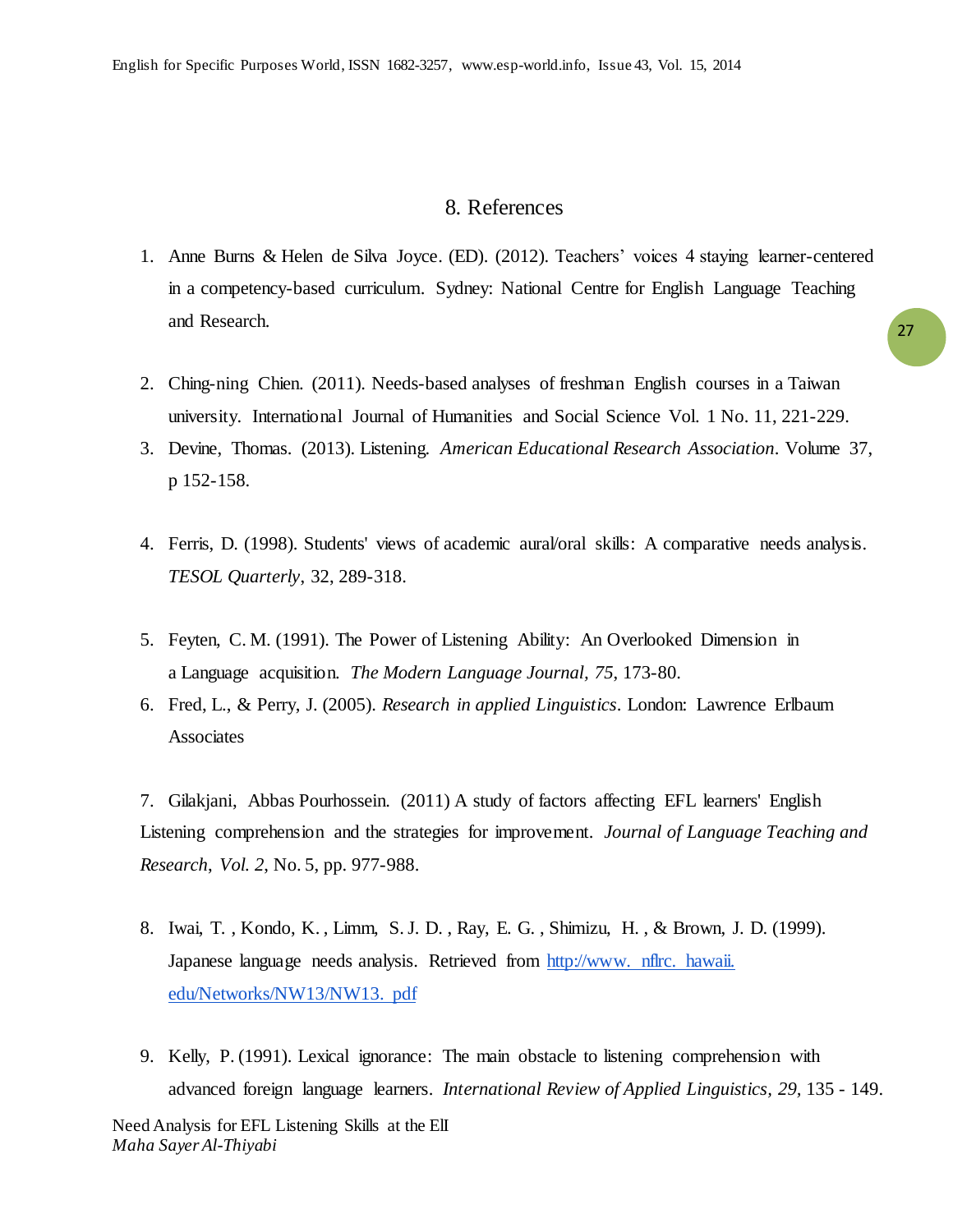- 10. Krashen, S. D. (1982). *Principle and Practice in Second Language Acquisition*. Oxford: Pergamon.
- 11. Li Li. (2010). *English learners in Sino-Foreign Cooperative education program: Needsanalysis and its implication*. Peking: Shandong University of Political science and Law.
- 12. Li, Sihong. (2007) Situation analysis and needs analysis in Chinese EFL Context: A Case of a Senior High School in South-West China. Celea Journal. Vol. 30 No. 4, 17-28
- 13. MAJOR, R. C., FITZMAURICE, S. F., BUNTA, F. and BALASUBRAMANIAN, C. (2002), The Effects of Nonnative Accents on Listening Comprehension: Implications for ESL Assessment. TESOL Quarterly, 36: 173–190
- 14. Meara, P. (1996 a). The dimensions of lexical competence. In G. Brown, K. Malmkjær & J. Williams (Eds.), *Performance and competence in second language acquisition* (pp. 35 –53). New York: Cambridge University Press.
- 15. Medley, F. W. (1977). Reading Assignments versus Reading Instruction: Native Language Strategies and Techniques for Use in the Foreign Language Classroom in R. A. Schulz (ed.) *Personalizing Foreign Language Instruction: Learning Style and Teaching Options*. (Report on Central States Conference on the Teaching of Foreign Languages, 1977) Skokie, Illinois: National Textbook Company. 29- 42.
- 16. Mohammad. Nurul Islam. (2012). An analysis on how to improve tertiary EFL Students' Listening Skill of English. *Journal of Studies in Education. Vol.* 2, No. 2
- 17. Munby, J. (1978). *Communicative syllabus design*. Cambridge: Cambridge University Press.
- 18. Murphy, J. M. (1991). Oral communication in TESOL: Integrating speaking, listening, and pronunciation. *TESOL Quarterly*, 25, 51-75.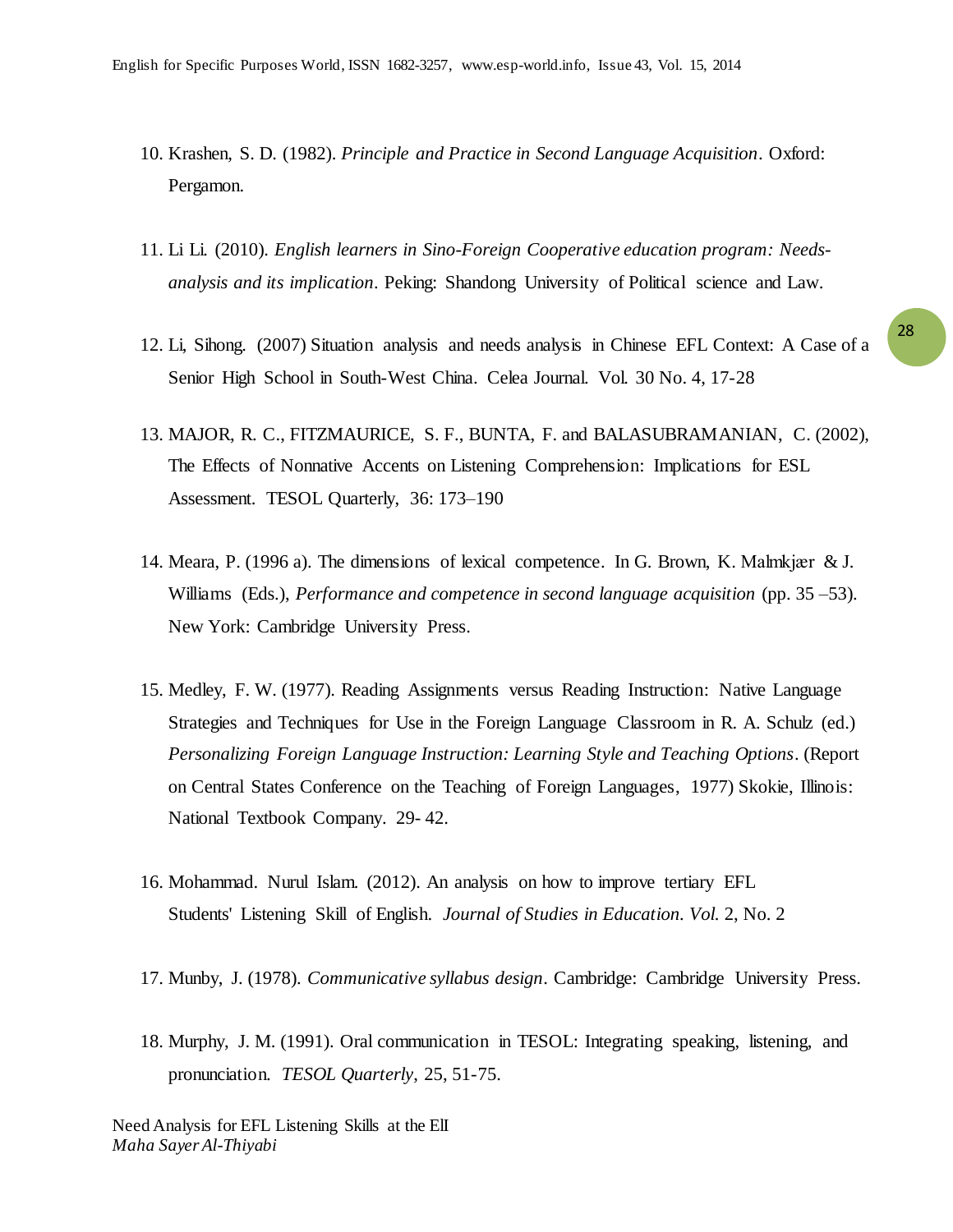- 19. Newton, Jonathan. (2009). Teaching ESL/EFL Listening and Speaking. New York: Routledge
- 20. Paulston, C. B., & Bruder, M. N. (1976). *Teaching English as a second language: Techniques and procedures*. Cambridge, MA: Winthrop.
- 21. R. Griffiths, "Speech Rate and NNS Comprehension: A Preliminary Study in Time-Benefit Analysis, "*Language Learning*, Vol. 40, No. 3, 1990, and pp. 311-336.
- 22. Richard, Jacks. (2001). Curriculum Development in Language Teaching. Cambridge: the press Syndicate of the University of Cambridge.
- 23. Seedhouse, Paul. (1995). Needs analysis and the General English classroom *ELT Journal Volume 49/1*, 59-65. (2009)
- 24. Stieglitz, Ezra L (1989). A practical approach to vocabulary reinforcement. ELT Journal, Volume 37/1, 71-77.
- 25. Stenius, Lars. (2009). Vocabulary knowledge and Advanced Listening Comprehension in English as a Foreign Language. *Cambridge University Press.* Volume 31, 577-607.
- 26. Underwood, M. (1989). *Teaching listening*. New York: Longman.
- 27. Vandergrift, L. (1999). Facilitating second language listening comprehension: acquiring successful strategies. *ELT Journal*, 53 (3), 168-176.
- 28. Yalden, J. (1983). *The communicative syllabus: Evolution, design and implementation*, Oxford: Pergamon.
- 29. Yillin, Sum. (1987). An EFL needs assessment: Chinese students at a Canadian university. *TSEL Canada Journal. Vol. 5,* no. 1, 27-44.
- 30. http://en. wikipedia. org/wiki/The\_Medium\_Is\_the\_Massage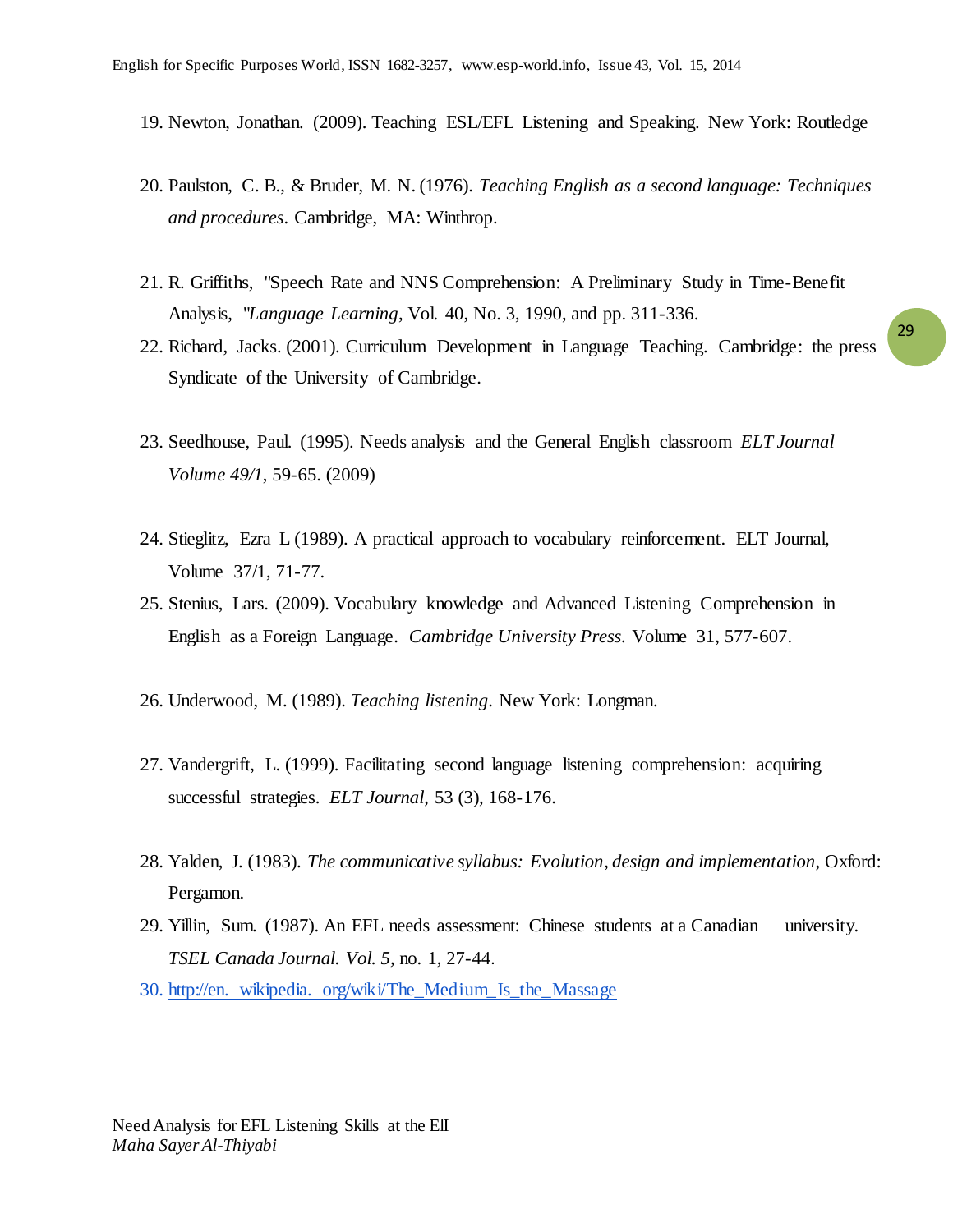### **Appendixes Appendix 1**

The questionnaire was adopted from Richard, Jacks. (2001). Curriculum Development in Language Teaching. Cambridge: the press Syndicate of the University of Cambridge  $E$ . Listening Skills

How often do the following happen to you?

 $\overline{a}$ 

|                                                                                                   |   | Always | Often | Sometimes | Never | N/A |
|---------------------------------------------------------------------------------------------------|---|--------|-------|-----------|-------|-----|
| 1. Have trouble under-<br>standing lectures.                                                      |   | 1      | 2     | 3         | 4     | 5   |
| 2. Have trouble taking<br>effective notes.                                                        |   | 2      | 3     | 4         | 5     |     |
| 3. Have to ask staff questions 1<br>to clarify material you<br>have been taught.                  |   | 2      | 3     | 4         | 5     |     |
| 4. Have trouble under-<br>standing lengthy<br>descriptions in English.                            | 1 | 2      | 3     | 4         | 5     |     |
| 5. Have trouble under-<br>standing spoken<br>instructions.                                        | ı | 2      | 3     | 4         | 5     |     |
| 6. Have trouble under-<br>standing informal<br>language.                                          | ı | 2      | 3     | 4         | 5     |     |
| 7. Have trouble under-<br>standing the subject<br>matter of a talk.<br>i.e., what is being talked | 1 | 2      | 3     | 4         | 5     |     |
| about<br>8. I also have difficulty<br>with (please specify):                                      | 1 | 2      | 3     | 4         | 5     |     |

I have problems understanding lecturers or other students because:

|                                                                                  | Often | Sometimes | Never |
|----------------------------------------------------------------------------------|-------|-----------|-------|
| 9. They talk very fast.                                                          |       |           | 3     |
| 10. They talk very quietly.                                                      |       | 2         | 3     |
| 11. Their accents or pronun-<br>ciation are different from<br>what I am used to. |       | っ         | 3     |
| 12. More than one person is<br>speaking, e.g., in group<br>discussions.          |       |           |       |
| 13. Other (please specify):                                                      |       |           |       |

Need Analysis for EFL Listening Skills at the ElI *Maha Sayer Al-Thiyabi*

٠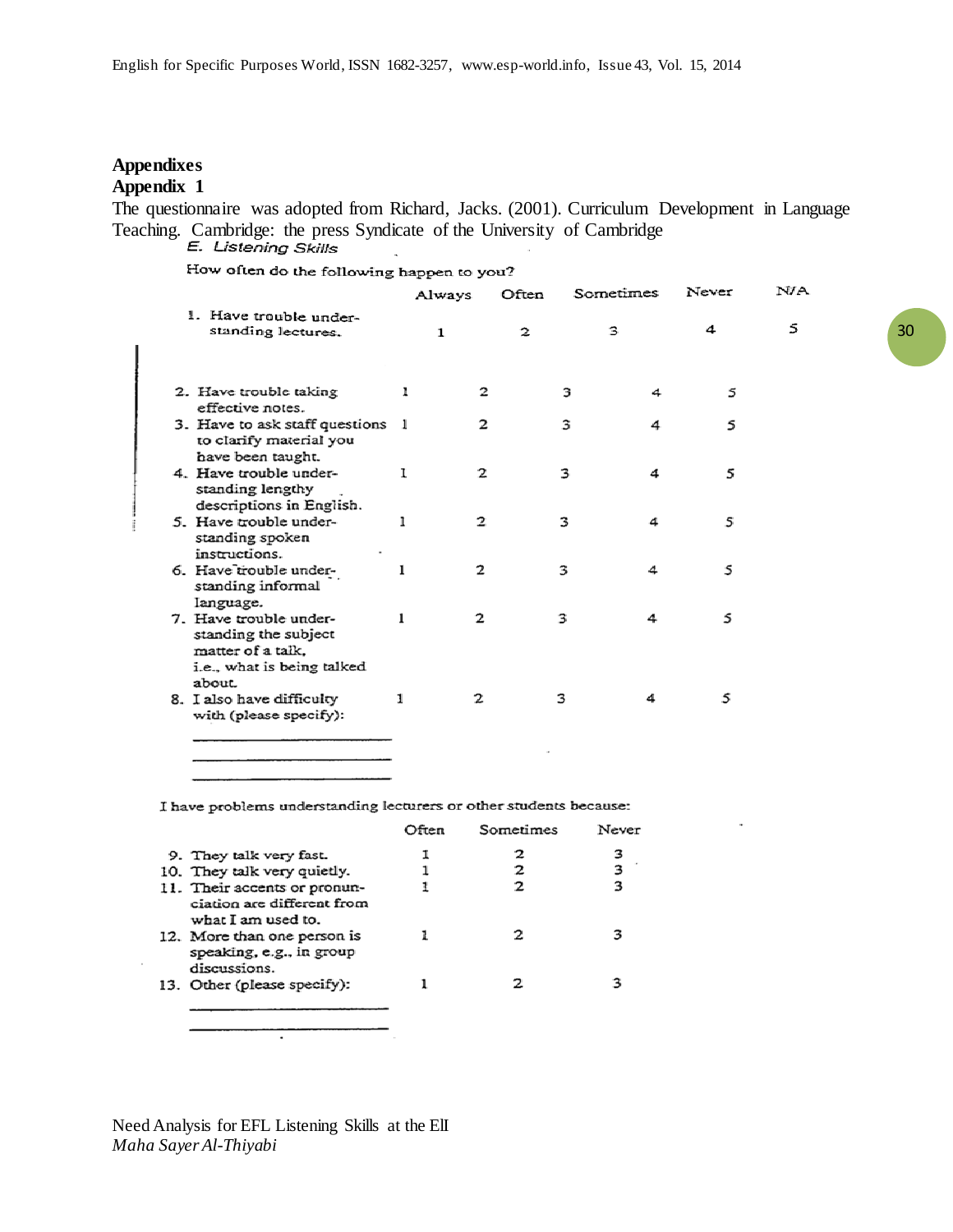## **Appendix 2 Listening Objectives**

# **Module 1 Listening SLOs**

**Level 101**

| LISTENING-3 | Can record significant details (e.g. names, places, numbers, dates, prices,<br>and time) from speech which is very slow and carefully articulated, with<br>long pauses to assimilate meaning.<br>Can follow a short listening text about familiar topics**** which contains<br>familiar words and phrases*, delivered in slow, carefully articulated,<br>repeated speech.<br>Can follow simple instructions and directions to places on a map when<br>speech is slow and contains a limited number* of familiar words and<br>phrases. |
|-------------|---------------------------------------------------------------------------------------------------------------------------------------------------------------------------------------------------------------------------------------------------------------------------------------------------------------------------------------------------------------------------------------------------------------------------------------------------------------------------------------------------------------------------------------|
|             |                                                                                                                                                                                                                                                                                                                                                                                                                                                                                                                                       |

#### **Level 102**

| <b>LISTENING-5</b> | · Can infer relevant general and specific information from a very short<br>conversation.<br>· Can understand phrases and expressions related to areas of most immediate<br>personal relevance (e.g. family, routines, local environment, employment),<br>provided speech is clearly and slowly articulated.<br>· Can record essential information from short oral passages dealing with<br>predictable everyday matters (e.g. personal details, preferences, travel, places,<br>time and date, numbers and prices).<br>· Can follow short monologues about familiar topics with visual support and<br>identify which pictures are being referred to.<br>· Can follow changes in the sequence of events, feelings and places in a story<br>delivered slowly and clearly. |
|--------------------|-------------------------------------------------------------------------------------------------------------------------------------------------------------------------------------------------------------------------------------------------------------------------------------------------------------------------------------------------------------------------------------------------------------------------------------------------------------------------------------------------------------------------------------------------------------------------------------------------------------------------------------------------------------------------------------------------------------------------------------------------------------------------|
| Level 103          |                                                                                                                                                                                                                                                                                                                                                                                                                                                                                                                                                                                                                                                                                                                                                                         |

| <b>LISTENING-4</b> | · Can make predictions about a story and listen to check if they are correct.<br>· Can follow changes in the topic of an extended, slowly- and clearly-conducted<br>conversation about everyday situations. (e.g. health, work, an accident)<br>· Can listen to extended conversations and interviews and understand<br>straightforward factual information about everyday topics, identifying both<br>general messages and specific details.<br>· Can listen to short recorded passages and infer what is meant or referred to<br>from contextual details |
|--------------------|------------------------------------------------------------------------------------------------------------------------------------------------------------------------------------------------------------------------------------------------------------------------------------------------------------------------------------------------------------------------------------------------------------------------------------------------------------------------------------------------------------------------------------------------------------|
|                    |                                                                                                                                                                                                                                                                                                                                                                                                                                                                                                                                                            |

#### **Level 104**

| LISTENING- | · Can listen to an extended conversation and identify speakers' opinions and<br>attitudes. |
|------------|--------------------------------------------------------------------------------------------|
|            |                                                                                            |